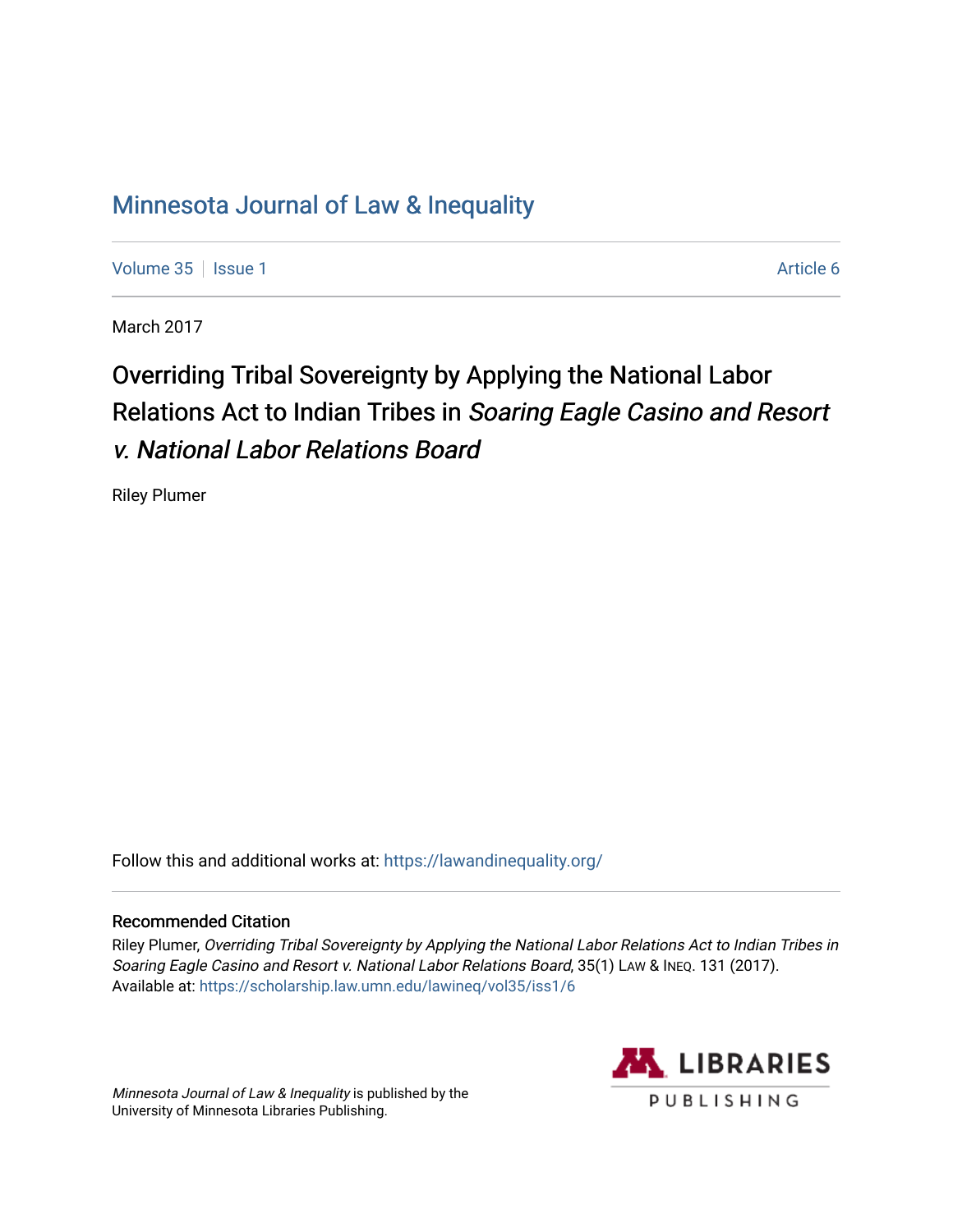# **Overriding Tribal Sovereignty by Applying the National Labor Relations Act to Indian Tribes in** *Soaring Eagle Casino and Resort v. National Labor Relations Board*

#### Riley Plumer†

#### **Introduction**

On July 1, 2015, the United States Court of Appeals for the Sixth Circuit decided *Soaring Eagle Casino and Resort v. NLRB*.1 The three-judge panel unanimously concluded that the National Labor Relations Act  $(NLRA),^2$  a generally applicable federal statute,<sup>3</sup> should not apply to Indian tribes.<sup>4</sup> However, by a 2-1 vote, the court held that the NLRA would apply to the tribally-

4*. Soaring Eagle*, 791 F.3d at 669–70; *id.* at 675 (White, J. concurring and dissenting in part).

<sup>†.</sup> J.D. Candidate 2017, University of Minnesota Law School. Special thanks to the editors and staff of *Law & Inequality* for their comments and critiques in writing this Article. I would also like to thank my parents, Joseph and Ramona Plumer, for their constant encouragement and belief that I can accomplish anything I put my mind to.

<sup>1.</sup> 791 F.3d 648 (6th Cir. 2015).

<sup>2.</sup> 29 U.S.C. §§ 151–169 (2012).

<sup>3.</sup> A generally applicable federal statute refers to a statute that appears to apply nationwide. Jessica Intermill, *Competing Sovereigns: Circuit Courts' Varied Approaches to Federal Statutes in Indian Country*, 62 FED. LAW. 64, 65 (Sept. 2015), http://hogenadams.com/wp-content/uploads/2012/11/FedLawer-Article.pdf; *see also* Jeffrey M. Shaman, *Rules of General Applicability*, 10 FIRST AMEND. L. REV. 419 (2012). The NLRA prohibits "employers" from engaging in unfair labor practices and gives the National Labor Relations Board (NLRB) the authority to prevent such labor practices. *See* 29 U.S.C. §§ 152(1)–(2), 158(a), 160(a) (2012). The NLRA does contain an express exemption for federal, state, or local governments; employers who employ only agricultural workers; and employers subject to the Railway Labor Act (interstate railroads and airlines). 29 U.S.C. § 152(2) (2012). The NLRA, however, does not mention Indian tribes in either the statute's text or its legislative history. *Id.* For purposes of *Soaring Eagle*, the Saginaw Chippewa Tribe of Michigan and the NLRB agree that the "NLRA is entirely silent with respect to Indians and Indian tribes." *Soaring Eagle*, 791 F.3d at 658. Other courts have assumed or concluded that the NLRA is a statute of general applicability. *See* San Manuel Indian Bingo and Casino v. NLRB, 475 F.3d 1306, 1312 (D.C. Cir. 2007); NLRB v. Chapa De Indian Health Program, Inc., 316 F.3d 995, 998 (9th Cir. 2003). *But see* NLRB. v. Pueblo of San Juan, 280 F.3d 1278, 1283 (10th Cir. 2000) (concluding that "the NLRA by its terms is not a statute of general application, it excludes states and territories").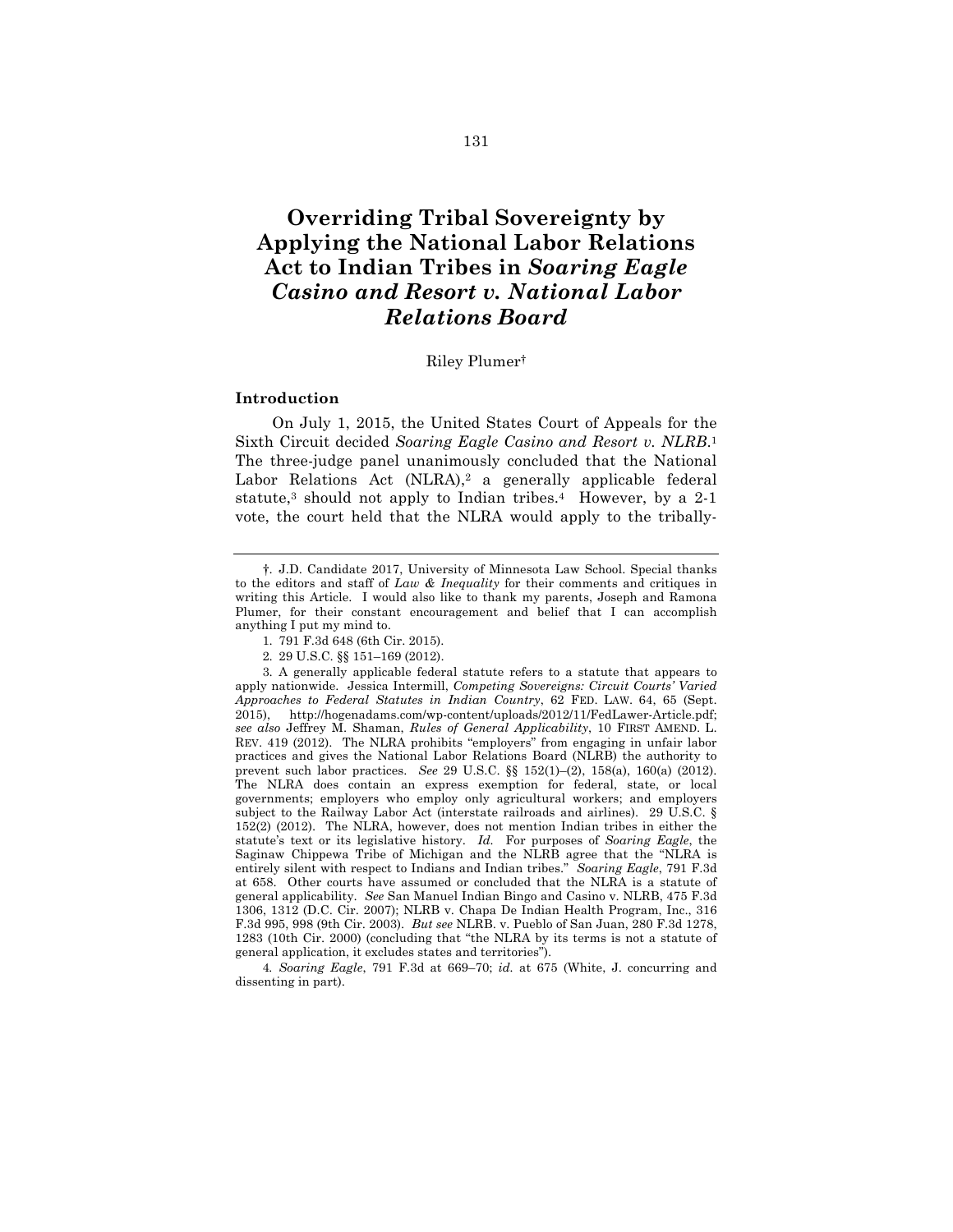owned and operated casino by the Saginaw Chippewa Tribal Nation on reservation land.<sup>5</sup> The Sixth Circuit ultimately determined that it was bound by its earlier decision in *NLRB v. Little River Band of Ottawa Indians Tribal Government*, which it decided twenty-two days earlier.6

In *Little River*, a Sixth Circuit panel concluded by a 2-1 vote that the tribal sovereignty of the Little River Band of Ottawa Indians did not preclude applying the NLRA to a tribally-owned casino located on reservation land.7 The *Soaring Eagle* court declared that *Little River* was wrongly decided, and explained that "if writing on a clean slate," it would have instead followed Supreme Court precedent regarding the applicability of generally applicable laws to Indian tribes.8 The *Soaring Eagle* court added that, if it was not bound by *Little River*, it would have held that the NLRA—which does not contain any congressional intent to apply to Indian tribes—should not apply to tribes.9

Following *Little River* and *Soaring Eagle*, the Little River Band of Ottawa Indians and the Saginaw Chippewa Tribal Nation petitioned to the Supreme Court of the United States to review the decisions.10 The tribes asked the Court to overturn the Sixth Circuit's rulings and align the decisions with Supreme Court precedent.11 However, the Supreme Court declined to grant review of the cases to address the question of whether the NLRB has authority to assert jurisdiction on reservation land and solicit tribal casino employees to join labor unions.12

8*. Soaring Eagle*, 791 F.3d at 670 ("[I]f writing on a clean slate, we would conclude that . . . the Tribe has an inherent sovereign right to control the terms of employment with nonmember employees at the Casino . . . .").

9*. Id.*

10. NLRB v. Little River of Ottawa Indians Tribal Gov't, 788 F.3d 537 (6th Cir. 2015), *petition for cert. filed*, (U.S. Feb. 12, 2016) (No. 15-1024); Soaring Eagle Casino and Resort v. NLRB, 791 F.3d 648 (6th Cir. 2015), *petition for cert. filed* (U.S. Feb. 12, 2016) (No. 15-1034).

11*. Little River*, 788 F.3d 537, *petition for cert. filed* at 19; *Soaring Eagle*, 791 F.3d 648, *petition for cert. filed* at 15.

12. *See* NLRB v. Little River of Ottawa Indians Tribal Gov't, 788 F.3d 537 (6th Cir. 2015), *cert. denied*, (U.S. June 27, 2016) (No. 15-1024); Soaring Eagle Casino and Resort v. NLRB, 791 F.3d 648 (6th Cir. 2015), *cert. denied* (U.S. June 27, 2016) (No. 15-1034).

<sup>5</sup>*. Id.* at 662 ("[W]e must conclude in this case that the Casino operated by the Tribe on trust land falls within the scope of the NLRA, and that the NLRB has jurisdiction over the Casino.").

<sup>6.</sup> 788 F.3d 537 (6th Cir. 2015).

<sup>7</sup>*. Id*. at 555 (holding that applying the NLRA to the Little River Band "does not undermine the Band's right of self-government in purely intramural matters, and we find no indication that Congress intended the NLRA not to apply to a tribal government's operation of tribal gaming . . . .").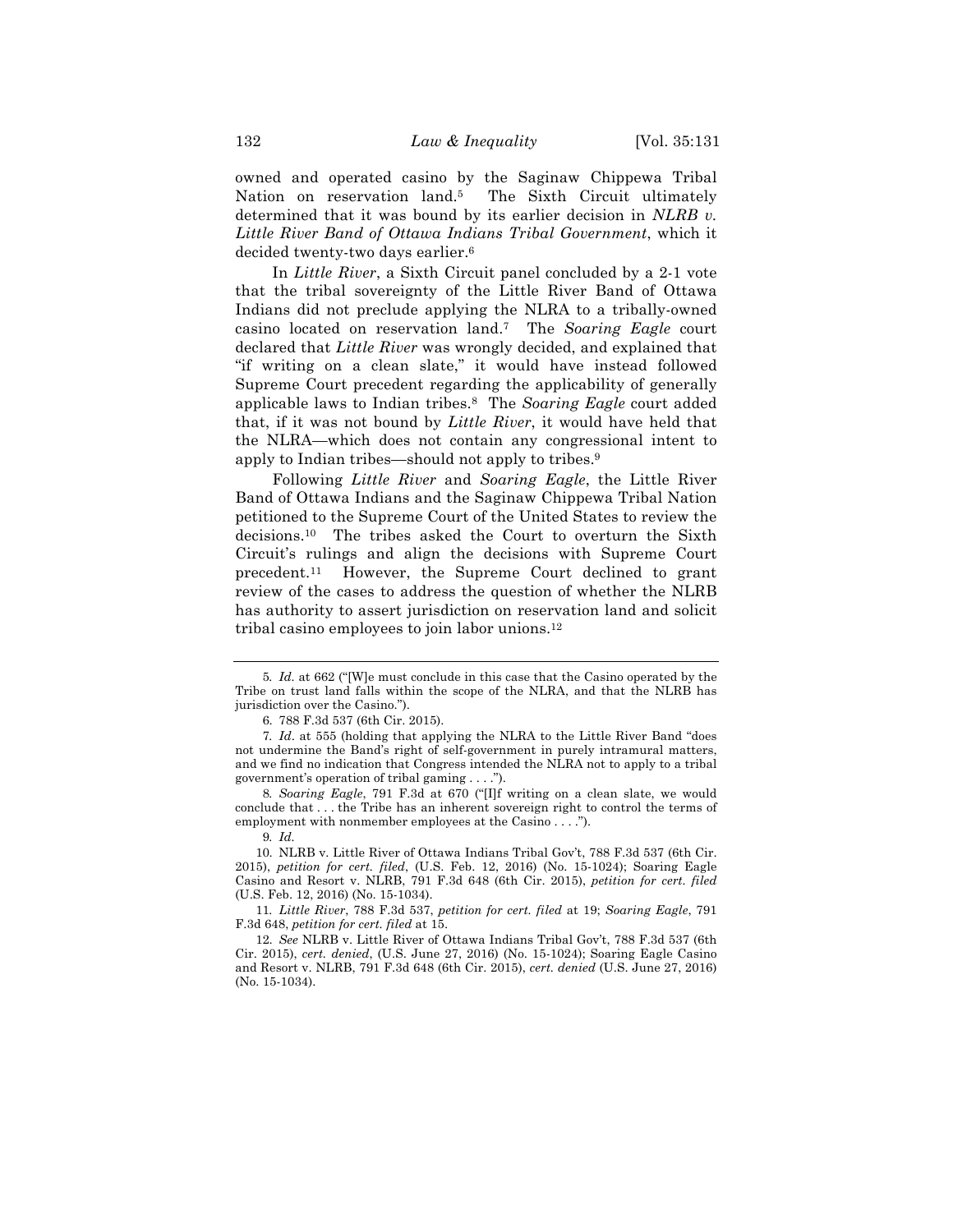Under longstanding principles of federal Indian law, the Supreme Court takes the position that Congress must clearly express its intent to limit tribal sovereignty or abrogate treaty rights.13 The Supreme Court has consistently applied the clear statement rule to determine whether federal statutes apply to Indian tribes.14 Under the Supreme Court's analysis, a federal statute that is silent on its application to Indian tribes cannot undermine or limit tribal sovereignty or authorize suit against Indian tribes.<sup>15</sup> The clear statement rule presumes that tribal sovereignty remains intact when a federal statute does not mention Indian tribes in its text or legislative history.16 In this context, the Supreme Court interprets congressional silence to mean that tribal sovereignty is not abrogated.17 Furthermore, the Court recognizes the unique nature of Indian tribes, and does not view tribes as private, voluntary organizations.18 In 2014, the Supreme Court declared the clear statement rule as "an enduring principle of Indian law: Although Congress has plenary authority

15*. See* Iowa Mut. Ins. Co. v. LaPlante, 480 U.S. 9, 18 (1987) ("Because the Tribe retains all inherent attributes of sovereignty that have not been divested by the Federal Government, the proper inference from silence . . . is that the sovereign power . . . remains intact.") (quoting Merrion v. Jicarilla Apache Tribe, 455 U.S. 130, 149 n.14 (1982)).

17*. See Iowa Mut.*, 480 U.S. at 18.

<sup>13</sup>*. See, e.g.*, Elk v. Wilkins, 112 U.S. 94, 100 (1884) ("General acts of Congress [do] not apply to Indians, unless so expressed as to clearly manifest an intention to include them.").

<sup>14</sup>*. See* United States v. Dion, 476 U.S. 734, 739–40 (1986) (stating that there must be "clear evidence that Congress actually considered the conflict between its intended action on the one hand and Indian treaty rights on the other, and chose to resolve that conflict by abrogating the treaty"); *see also* Minnesota v. Mille Lacs Band of Chippewa Indians, 526 U.S. 172, 173–74 (1999) (applying the test to find that the "Chippewa's usufructuary rights were not extinguished" because there was no "clear evidence" that Congress intended to abrogate the treaty rights); South Dakota v. Bourland, 508 U.S. 679, 687 (1993) ("Congress has the power to abrogate Indians' treaty rights . . . though we usually insist that Congress clearly express its intent to do so.") (citations omitted); Bryan v. Itasca Cty., 426 U.S. 373, 380–81, 392–93 (1976) (holding that an ambiguous federal statute did not grant the state of Minnesota the authority to collect tax on reservation land); Lone Wolf v. Hitchcock, 187 U.S. 553, 556, 566 (1903) (considering the ability of Congress to abrogate treaties with Indian tribes).

<sup>16</sup>*. See* Santa Clara Pueblo v. Martinez, 436 U.S. 49, 60 (1978) ("[A] proper respect both for tribal sovereignty itself and for the plenary authority of Congress in this area cautions that we tread lightly in the absence of clear indications of legislative intent.").

<sup>18</sup>*. See Bryan*, 426 U.S. at 388; United States v. Mazurie, 419 U.S. 544, 557 (1975) (stating that Supreme Court decisions "establish the proposition that Indian tribes within 'Indian country' are a good deal more than 'private, voluntary organizations . . . .'").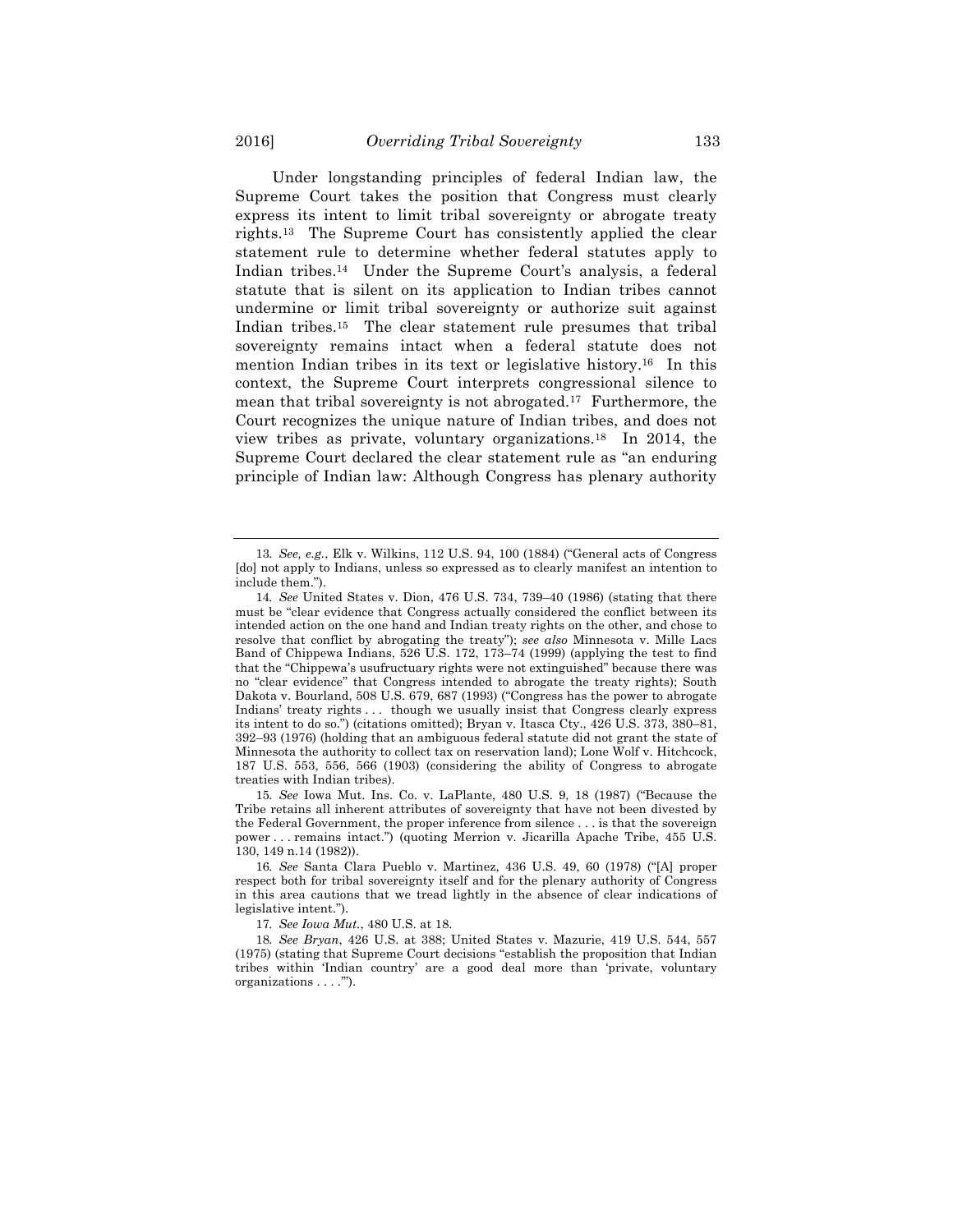over tribes, courts will not lightly assume that Congress in fact intends to undermine Indian self-government."19

The Sixth Circuit's rulings in *Little River* and *Soaring Eagle* further widens a circuit split and conflicts with Supreme Court precedent on whether generally applicable federal statues, like the NLRA, apply to Indian tribes.20 In *NLRB v. Pueblo of San Juan*, the Tenth Circuit Court of Appeals applied the clear statement rule to find that the NLRA did not prevent the Pueblo Tribe from applying its own "right-to-work law" on its own Indian reservation.21 The Tenth Circuit explained that when "tribal sovereignty is at stake, the Supreme Court has cautioned that 'we tread lightly in the absence of clear indications of legislative intent'" to abrogate tribal sovereignty.22

The Sixth Circuit's ruling in *Soaring Eagle* relies on dictum to determine its outcome, and applying the NLRA to the Tribe is inconsistent with fundamental principles of tribal sovereignty.23 The decision in *Soaring Eagle* complicates existing case law, and provides the Supreme Court with an opportunity to address the applicability of generally applicable federal statutes to Indian tribes.24 In addition, the enactment of the Tribal Labor Sovereignty Act of 2015<sup>25</sup> by Congress, which would expressly

21. 276 F.3d 1186, 1191 (10th Cir. 2002).

22*. Id.* at 1195 (quoting Santa Clara Pueblo v. Martinez, 436 U.S. 49, 60 (1978)).

23. Soaring Eagle Casino and Resort v. NLRB, 791 F.3d 648, 675 (White, J., dissenting).

25. On November 17, 2015, the United States House of Representatives passed

<sup>19.</sup> Michigan v. Bay Mills Indian Cmty., 134 S. Ct. 2024, 2031–32 (2014).

<sup>20.</sup> NLRB v. Little River of Ottawa Indians Tribal Gov't, 788 F.3d 537, 556 (6th Cir. 2015) (McKeague, J., dissenting); *see also* Intermill, *supra* note 3; Steve Biddle & Danielle Fuschetti, *The Sixth Circuit Extends the NLRA's Reach to Tribal-Owned Casinos*, LITTLER INSIGHT (July 7, 2015), https://www.littler.com/files/2015\_7\_ insight\_6th\_circuit\_extends\_nlra\_reach\_tribal-owned\_casinos.pdf (discussing the impact of the *Little River* and *Soaring Eagle* decisions and the need to clarify existing law on the issue); Kaighn Smith, Jr., *Tribal Self-Determination and Judicial Restraint: The Problem of Labor and Employment Relations Within the Reservation*, 2008 MICH. ST. L. REV. 505, 533–42 (2008) (discussing the circuit split in applying generally applicable federal labor and employment statutes to Indian tribes).

<sup>24.</sup> Intermill, *supra* note 3; *see also* Bryan H. Wildenthal, *Federal Labor Law, Indian Sovereignty, and the Canons of Construction*, 86 OR. L. REV. 413, 530–31 (2007) ("Only an appeal to the Supreme Court would give th[e] Court the opportunity to rein in the Board and the lower courts."); Richard A. Duncan, Toni M. Everton & Thomas J. Posey, *A Look at 6th Circ[uit] Application of NLRA to Tribal Casino*, LAW360 (July 9, 2015, 10:20 AM), http://www.faegrebd.com/ files/111300\_A\_Look\_At\_6th\_Circ.\_Application\_Of\_NLRA\_To\_Tribal\_Casino.pdf (stating that the circuit split on the issue of whether generally applicable statutes apply to tribes "appears ripe for Supreme Court review").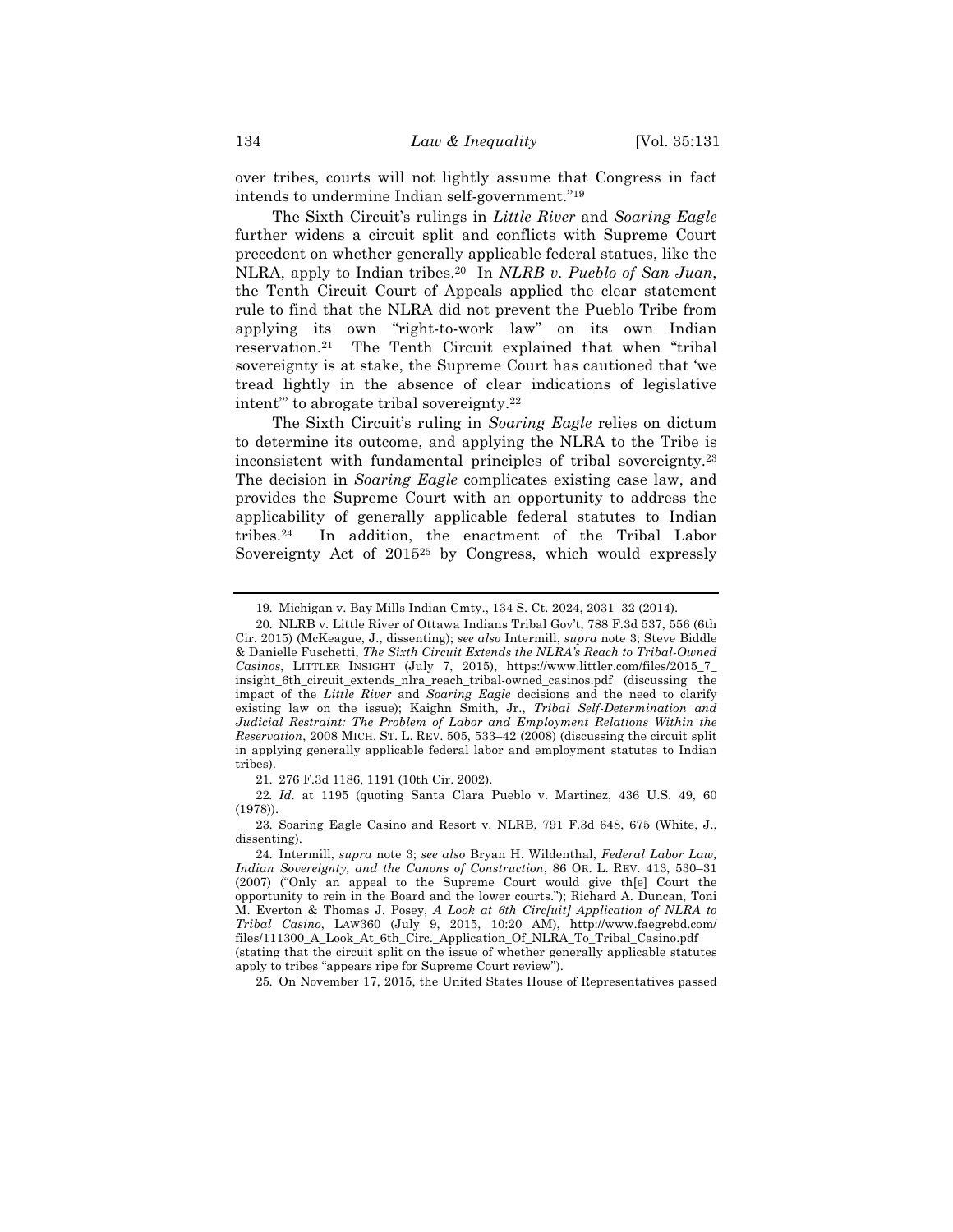exclude tribes from the NLRA's definition of employer, would also resolve the issue presented in *Soaring Eagle*.

The focus of this Article is on the proper application of the NLRA and other generally applicable federal statutes to Indian tribes. The analysis draws on case law discussing the unique status of Indian tribes within the United States and their longstanding relationship with the federal government. In this context, this Article evaluates the application of general federal statutes to Indian tribes and the issue of tribal sovereignty in deciding whether the NLRA should encompass tribally-owned and operated enterprises.

This Article argues that applying the NLRA to Indian tribes is inconsistent with fundamental principles of tribal sovereignty and Supreme Court precedent addressing the application of federal statutes to Indian tribes. This Article further argues that the decision in *Soaring Eagle* conflicts with laws promoting the self-government of Indian tribes. As a result, *Soaring Eagle* widens a circuit split on the correct approach to follow when interpreting the applicability of federal statutes to Indian tribes. Because of the circuit split and the existence of many other generally applicable federal statutes, which approach to follow when determining NLRA applicability to Indian tribes demands eventual Supreme Court review or Congressional implementation of an exception that expressly excludes tribes from the Act's application.

Part I provides a background on tribal sovereignty and inherent powers of Indian tribes. Part II proceeds in two parts. Section A discusses background on the NLRA. Section B discusses the varying approaches used by federal courts in applying generally applicable federal statutes to Indian tribes. Section B includes a discussion on Supreme Court precedent and application of its clear statement rule. Further, Section B argues that this is the correct approach courts should follow when applying generally applicable federal statutes to Indian tribes. In addition, this section includes a discussion of approaches followed by lower courts when facing the same issue. Finally, this section argues that the approaches followed by lower courts are misapplied, undermine sovereign powers possessed by tribes, and are

H.R. 511, 114th Cong. § 2 (1st Sess. 2015), referred to as the Tribal Labor Sovereignty Act of 2015, which would expand the list of entities exempted from the NLRA's definition of "employer" by adding "any Indian tribe, or any enterprise or institution owned and operated by an Indian tribe and located on its Indian lands." 161 CONG. REC. H8260, H8272 (daily ed. Nov. 17, 2015).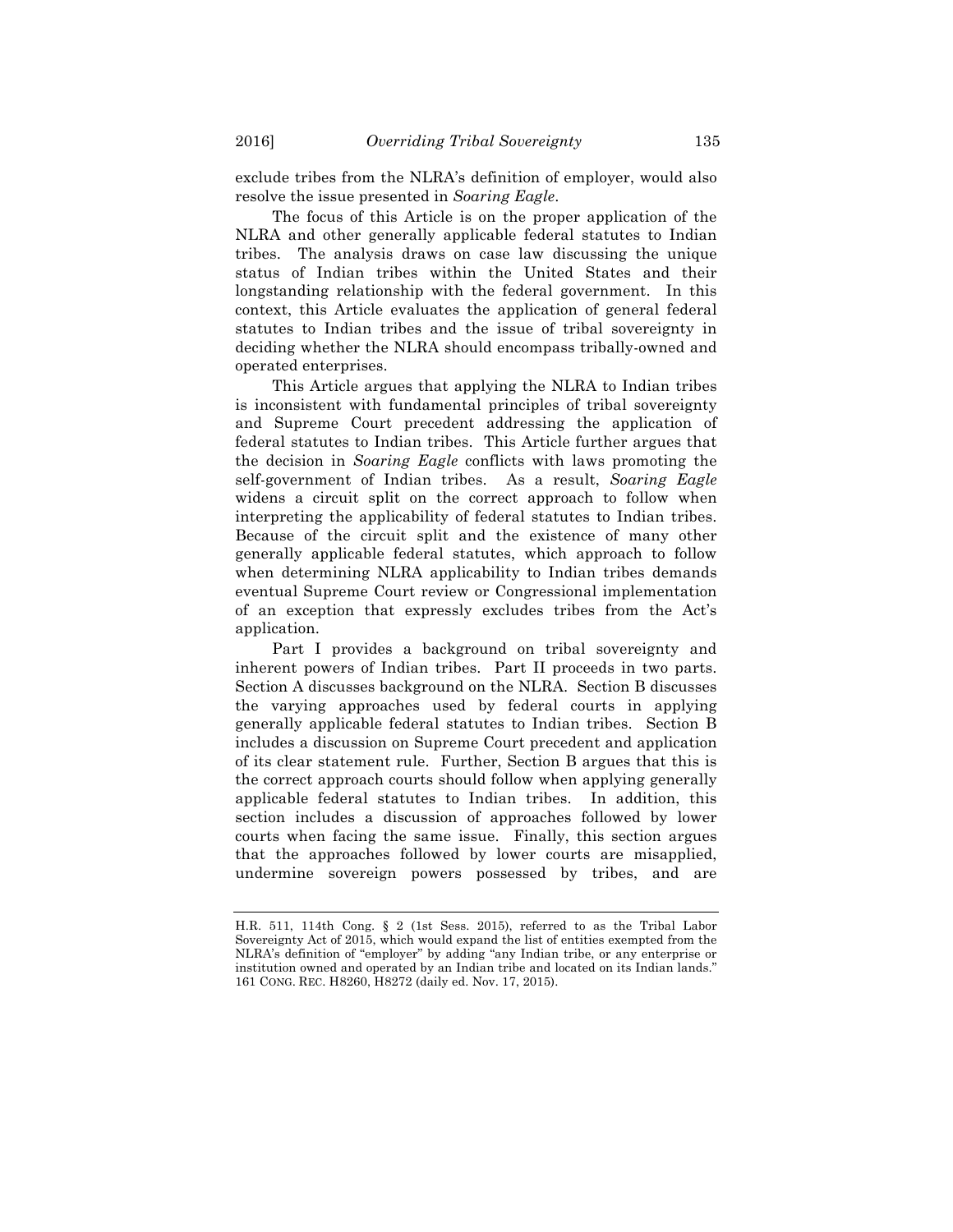inconsistent with Congress's plenary power over tribes. Part III describes the factual and historical background of the Saginaw Chippewa Indian Tribe of Michigan. Part IV discusses the Sixth Circuit's reasoning and ruling in *Soaring Eagle Casino and Resort v. NLRB*.

# **I. Tribal Sovereignty and the Unique Status of Tribes Within the United States**

# *a. The United States Trust-Responsibility to Tribes*

The issue of whether generally applicable federal statutes that do not explicitly mention tribes in their text or legislative history should apply to tribes is complicated by the historical relationship between the federal government and Indian tribes.26 Before the formation of the United States, "tribes were selfgoverning sovereign political communities."27 Through treaties, Indian tribes came under the power of the federal government.28

<sup>26</sup>*. See* Vicki J. Limas, *Application of Federal Labor and Employment Statutes to Native American Tribes: Respecting Sovereignty and Achieving Consistency*, 26 ARIZ. ST. L.J. 681, 683–84 (1994); Ann Richard, *Application of the National Labor Relations Act and the Fair Labor Standards Act to Indian Tribes: Thwarting the Economic Self-Determination of Tribes*, 30 AM. INDIAN L. REV. 203, 205–07 (2005– 2006) (describing the trust relationship between the United States and Indian tribes); Intermill, *supra* note 3, at 65 (arguing that the "trust-responsibility" doctrine and the plenary power doctrine create foundational inconsistencies for federal Indian law principles); Brian P. McClatchey, *Tribally-Owned Businesses Are Not "Employers": Economic Effects, Tribal Sovereignty, and* NLRB v. San Manuel Band of Mission Indians, 43 IDAHO L. REV. 127, 134, 140*–*41 (2006); San Manuel Indian Bingo and Casino, 341 N.L.R.B. 1055, 1056 (2004) (acknowledging that the Board's decision in ruling on whether the NLRA applies to tribes is "difficult because Indian tribes occupy a unique position in the Nation's political and legal history").

<sup>27.</sup> United States v. Wheeler, 435 U.S. 313, 322–23 (1978); McLanahan v. Ariz. State Tax Comm'n, 411 U.S. 164, 172 (1973) ("It must always be remembered that the various Indian tribes were once independent and sovereign nations, and that their claim to sovereignty long predates that of our own Government."); *see also*  Oliphant v. Suquamish Indian Tribe, 435 U.S. 191, 209 (1978) ("Upon incorporation into the territory of the United States, the Indian tribes thereby come under the territorial sovereignty of the United States and their exercise of separate power is constrained . . . ."); Johnson v. M'Intosh, 8 (Wheat.) 543, 574 (1823) (stating that tribes' "rights to complete sovereignty, as independent nations, [are] necessarily diminished").

<sup>28.</sup> For a discussion on treaties between the United States and Indian tribes, see STEPHEN L. PEVAR, THE RIGHTS OF INDIANS AND TRIBES 45–54 (4th ed. 2012); *see also* FELIX COHEN, HANDBOOK OF FEDERAL INDIAN LAW §§ 5.01–5.04 (2005); Anna Wermuth, *Union's Gamble Pays Off: In San Manuel Indian Bingo & Casino, The NLRB Breaks the Nation's Promise and Reserves Decades-Old Precedent to Assert Jurisdiction Over Tribal Enterprises on Indian Reservations*, 21 LAB. LAW. 81, 82–84 (2005) (discussing treaties between the federal government and Indian tribes during the 1800s).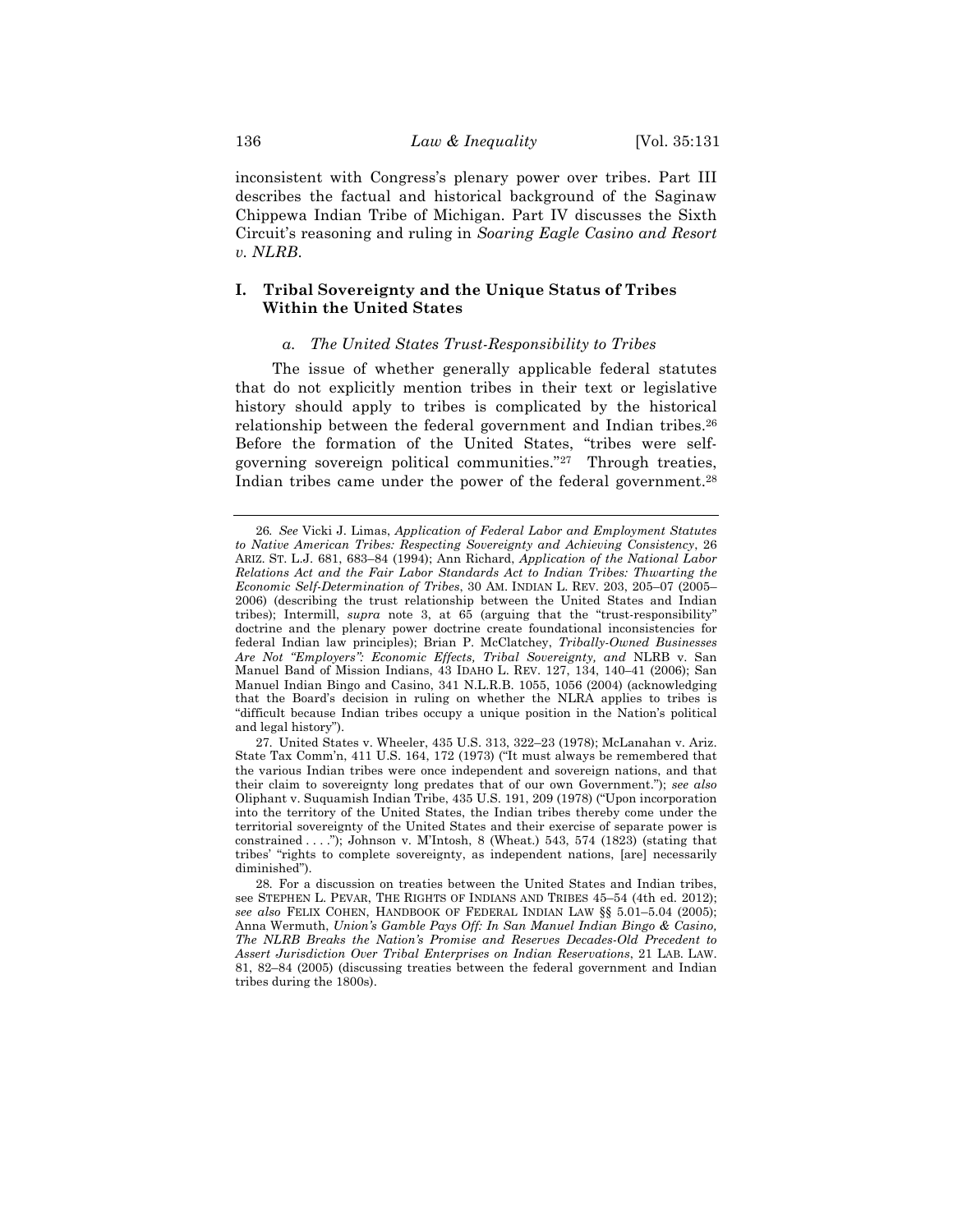In exchange for land, the federal government made promises to Indian tribes, including agreements to set aside reservation land for tribes' exclusive use, protection of tribal sovereignty, and preservation of the welfare of tribal members.29 These considerations given by the United States to Indian tribes form the basis of the trust-responsibility doctrine that has been characterized as a guardianship over tribes.30 In essence, this trust relationship imposes on the federal government the obligation to protect tribal property rights, preserve tribal selfgovernance, and provide services to Indian tribes.31 The special relationship between Indian tribes and the United States is also grounded in longstanding Indian law principles.32

The Supreme Court has performed a significant role in defining the unique relationship between the United States and Indian tribes.33 Although Indian tribes gave up their rights to the land they inhabited, the Supreme Court has explained that Indian tribes continue to exercise "inherent powers of a limited sovereignty."34 In a series of cases decided by the Supreme Court in the 1820s and 1830s,35 Chief Justice Marshall discussed the legal status of Indian tribes within the United States, which became a foundational framework for federal Indian law.36 Justice

33*. See* CANBY, *supra* note 32, at 37–39 (discussing the evolution of the trust relationship between the federal government and Indian tribes).

<sup>29</sup>*. See* PEVAR, *supra* note 28, at 46–47 (discussing exchanges between the United States and Indian tribes in the context of tribal treaties).

<sup>30.</sup> Limas, *supra* note 26, at 683–84 (discussing the "unique relationship between the federal and tribal governments."); Richard, *supra* note 26, at 205–07 (describing the trust relationship between the United States and Indian tribes).

<sup>31</sup>*. See* MATTHEW L.M. FLETCHER, FEDERAL INDIAN LAW HORNBOOK 181–82 (2016).

<sup>32</sup>*. See* Julie Thompson, *Application of the National Labor Relations Act to Indian Tribes: Preserving Indian Self-Government and Economic Security*, 27 U. DAYTON L. REV. 189, 195–97 (2001) (discussing tribal sovereignty and the relationship between the federal government and Indian tribes); COHEN, *supra*  note 28, § 5.04[4][a], at 418 ("One of the basic principles in Indian law is that the federal government has a trust or special relationship with Indian tribes."); WILLIAM C. CANBY, JR., AMERICAN INDIAN LAW IN A NUTSHELL 35 (5th ed. 2009) ("Much of American Indian Law revolves around the special relationship between the federal government and the tribes.").

<sup>34.</sup> United States v. Wheeler, 435 U.S. 313, 322 (1978) (quoting FELIX COHEN, HANDBOOK OF FEDERAL INDIAN LAW 122 (1945)); *see also* United States v. Kagama, 118 U.S. 375, 381–82 (1886) (stating that although tribes no longer possess "full attributes of sovereignty," they remain a "separate people, with the power of regulating their internal and social relations . . .").

<sup>35.</sup> Worcester v. Georgia, 31 U.S. (6 Pet.) 515 (1832); Cherokee Nation v. Georgia, 30 U.S. (5 Pet.) 1 (1831); Johnson v. M'Intosh, 21 U.S. (8 Wheat.) 543 (1823).

<sup>36</sup>*. See* Matthew L.M. Fletcher, *The Iron Cold of the Marshall Trilogy*, 82 N.D.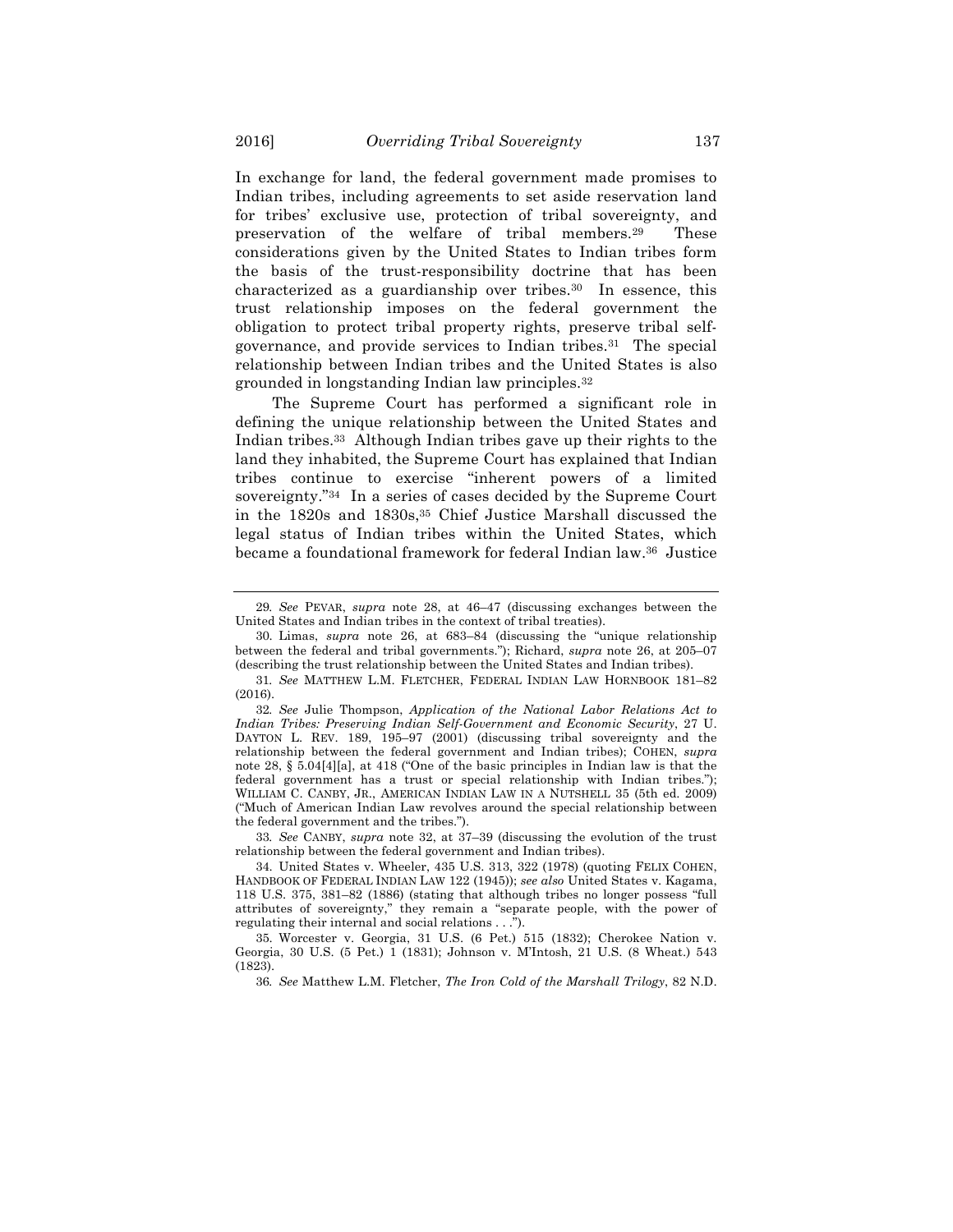Marshall characterized Indian tribes as "domestic dependent nations" that exercise inherent sovereign authority over their members and territories.37

In *Worcester v. Georgia*, Justice Marshall discussed Indian tribes' inherent right to tribal sovereignty.38 The issue was whether the State of Georgia could impose its laws within the boundaries of the Cherokee reservation.39 The Supreme Court ruled that Georgia could not subject the Cherokee people to its laws within the reservation lands because the laws were preempted by the sovereign-to-sovereign relationship that existed between Indian tribes and the federal government.40 In his opinion, Justice Marshall stated:

Indian nations had always been considered as distinct, independent political communities, retaining their original natural rights, as the undisputed possessors of the soil, from time immemorial . . . . The Cherokee nation, then, is a distinct community occupying its own territory, with boundaries accurately described, in which the laws of Georgia can have no force, and which the citizens of Georgia have no right to enter, but with the assent of the Cherokees themselves, or in conformity with treaties, and with the acts of [C]ongress.41

The Supreme Court continues to recognize the concept of inherent tribal sovereignty.42 The inherent powers of tribes are not powers delegated by Congress, but instead powers possessed "by implication as a necessary result of their dependent status."43

41*. Id.* at 559–61.

L. REV. 627 (2006) (explaining that the three opinions by Justice Marshall, referred to as the "Marshall Trilogy" identify the boundaries of Indian law as they remain today); Phillip P. Frickey*, Marshalling Past and Present: Colonialism, Constitutionalism, and Interpretation in Federal Indian Law*, 107 HARV. L. REV. 381 (1993).

<sup>37.</sup> *Cherokee Nation*, 30 U.S. at 2. In *Cherokee Nation*, the Supreme Court held that the Cherokee Nation could not be regarded as a "foreign state" within the meaning of the United States Constitution. *Id.* at 20.

<sup>38</sup>*. Worcester*, 31 U.S. at 580.

<sup>39</sup>*. Id.* at 516.

<sup>40.</sup> Justice Marshall concluded that Indian tribes are "nations as distinct political communities, having territorial boundaries, within which their authority is exclusive, and having a right to all the lands within those boundaries . . . ." *Id.* at 557.

<sup>42</sup>*. See* South Dakota v. Bourland, 508 U.S. 679, 698 (1993) (Blackmun, J., dissenting) ("It is a fundamental principle of federal Indian law that Indian tribes possess inherent powers of a limited sovereignty which has never been extinguished.") (quoting United States v. Wheeler, 435 U.S. 313, 322 (1978)).

<sup>43.</sup> United States v. Wheeler, 435 U.S. 313, 323 (1978) ("Indian tribes still possess those aspects of sovereignty not withdrawn by treaty or statute, or by implication as a necessary result of their dependent status.").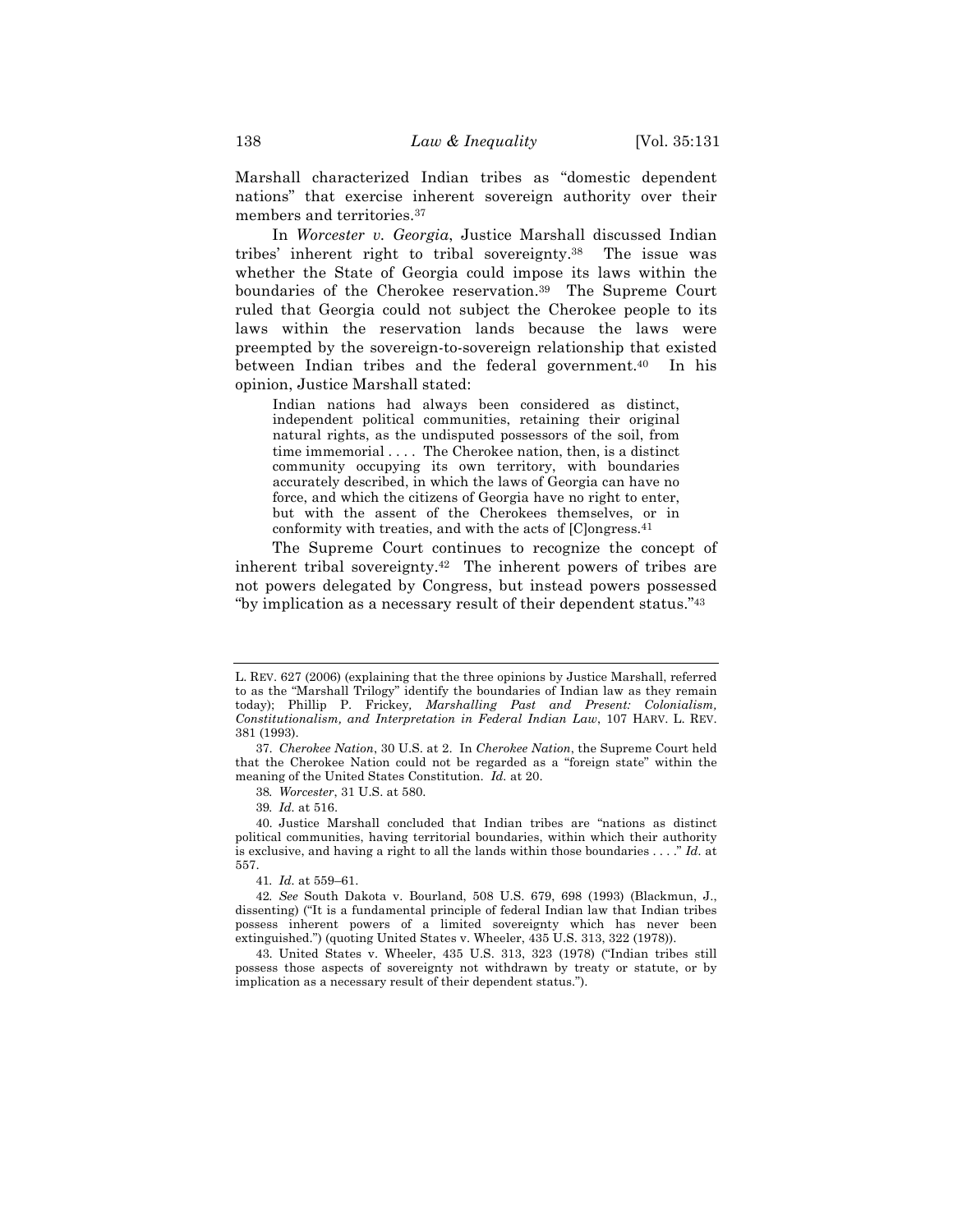As a sovereign government, the primary source of tribal rights is its right to govern itself.<sup>44</sup> The tribal right of selfgovernment encompasses several functions, including: the power of tribes to determine their own form of tribal government,45 the power to determine tribal membership,  $46$  the power to enact laws  $47$ and enforce laws within their forum, $48$  the power to tax, $49$  the power to establish a tribal court system,50 and the power to exclude non-members from tribal lands.<sup>51</sup> In addition to these inherent tribal powers, Indian tribes retain the power of sovereign immunity from lawsuits, which enables tribes to avoid becoming a party to litigation without their consent or authorization by Congress.52 Furthermore, the Supreme Court has explained that although the plenary power doctrine grants Congress the authority to authorize lawsuits against Indian tribes, a waiver of sovereign immunity must be clearly and unequivocally expressed.53

Collectively, these inherent tribal powers enable Indian tribes to govern their own internal affairs and exercise authority

46*. See, e.g.*, Montana v. United States, 450 U.S. 544, 564 (1981) (stating that tribes "retain their inherent power to determine tribal membership . . . ").

47*. See, e.g.*, *Santa Clara Pueblo*, 436 U.S. at 54 ("[Tribes] have power to make their own substantive law in internal matters . . . .") (citations omitted).

48*. See, e.g.*, 18 U.S.C. § 1153 (2012) (providing that tribes have criminal jurisdiction over tribal members that commit "major crimes" on reservation lands); Oliphant v. Suquamish Indian Tribe, 435 U.S. 191, 196 (1978) (explaining that tribes have criminal jurisdiction over non-members).

49*. See, e.g.*, Merrion v. Jicarilla Apache Tribe, 455 U.S. 130, 137 (1982) (describing tribes' power to tax as "an essential attribute of Indian sovereignty because it is a necessary instrument of self-government and territorial management. This power enables a tribal government to raise revenue for its essential services . . . .").

50*. See, e.g.*, Iowa Mut. Ins. Co. v. LaPlante, 480 U.S. 9, 14–15 (1987) (recognizing that "[t]ribal courts play a vital role in tribal self-government . . . and the Federal Government has consistently encouraged this development") (citations omitted).

51*. See, e.g.*, *Montana*, 450 U.S. at 566–67 (holding that tribes may prohibit or place restrictions on nonmembers from hunting or fishing on land owned by Indian tribes or held in trust by the federal government).

52*. See, e.g.*, Kiowa Tribe of Okla. v. Mfg Tech., Inc., 523 U.S. 751 (1998) ("As a matter of federal law, an Indian tribe is subject to suit only where Congress has authorized the suit or the tribe has waived its immunity.").

53. Santa Clara Pueblo v. Martinez, 436 U.S. 49, 58–59 (1978).

<sup>44.</sup> For a general discussion on tribal sovereign rights, see Limas, *supra* note 26, at 685–90 (1994); *see also* COHEN, *supra* note 28, at 211–22 (discussing the extent of tribal powers over their members and territory); Smith, *supra* note 20, at 510–13 (explaining attributes of tribal sovereignty and inherent powers of tribes).

<sup>45</sup>*. See, e.g.*, Santa Clara Pueblo v. Martinez, 436 U.S. 49, 62 (1978) (explaining that tribes possess the power to determine their form of self-government, subject to restrictions placed on tribes by Congress).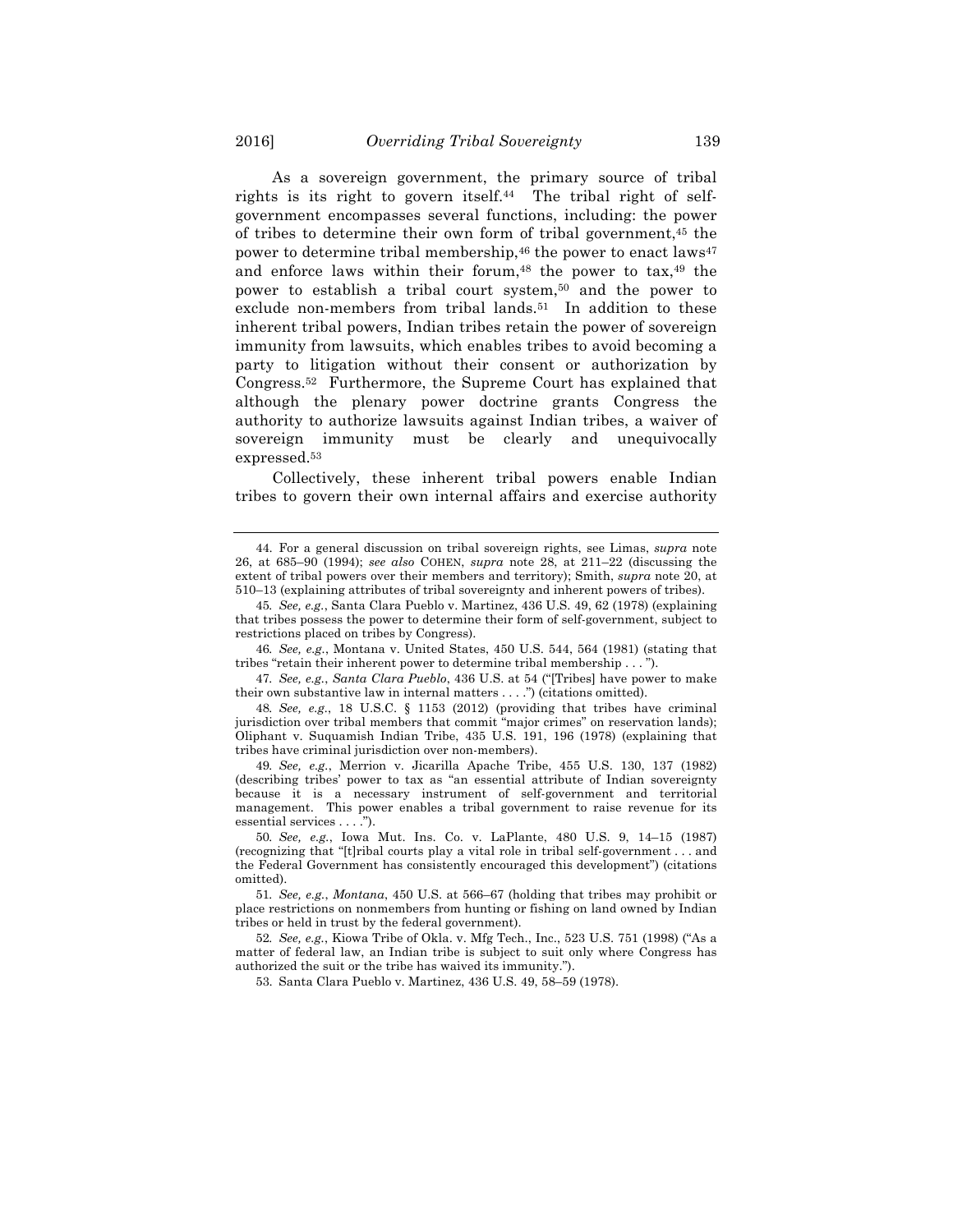over their members and territory.54 Additionally, these attributes of tribal sovereignty play an important role in promoting efforts to further tribal economic development and self-determination.<sup>55</sup> Through the operation of tribally-owned enterprises located on reservation lands, Indian tribes work to establish an economic means of supporting their tribal governmental affairs and becoming more self-sufficient sovereign nations.<sup>56</sup> The Supreme Court has noted that "Congress has consistently reiterated its approval of the immunity doctrine" through authorizing limited classes of lawsuits against tribes, which "reflect[s] Congress' [sic] desire to promote the 'goal of Indian self-government, including its 'overriding goal' of encouraging tribal self-sufficiency and economic development."57

# *b. The Plenary Power Doctrine*

The plenary power doctrine appears to contradict the United States' trust-responsibility to commit its national honor<sup>58</sup> in fulfilling treaty responsibilities with tribes.59 The United States Constitution grants Congress general powers to legislate in regards to Indian tribes.60 Under the plenary power doctrine, the federal government can assert essentially unlimited authority over Indian tribes subject to the Constitution and its trustresponsibility to the tribes.61 The Supreme Court has consistently held that although Indian tribes have inherent sovereign powers,

<sup>54.</sup> New Mexico v. Mescalero Apache Tribe, 462 U.S. 324, 332 (1983) (explaining that the sovereignty retained by tribes encompasses "the power of regulating their internal and social relations . . .") (quoting United States v. Kagama, 118 U.S. 375, 381–82 (1886)).

<sup>55.</sup> Limas, *supra* note 26, at 690.

<sup>56</sup>*. Id.* at 691.

<sup>57.</sup> Okla. Tax Comm'n v. Citizen Band Potawatomi Indian Tribe of Okla., 498 U.S. 505, 510 (1991) (quoting California v. Cabazon Band of Mission Indians, 480 U.S. 202, 216 (1987)).

<sup>58.</sup> United States v. Jicarilla Apache Nation, 131 S. Ct. 2313, 2324 (2011) (quoting Heckman v. United States, 224 U.S. 413, 437 (1912)).

<sup>59</sup>*. See* Rachel San Kronowitz et al., *Toward Consent and Cooperation: Reconsidering the Political Status of Indian Nations*, 22 HARV. C.R.-C.L. L. REV. 507, 551–56 (1987).

<sup>60.</sup> United States v. Lara, 541 U.S. 193, 200 (2004).

<sup>61.</sup> The Court in United States v. Wheeler, 435 U.S. 313, 323 (1978) stated: The sovereignty that the Indian tribes retain is of a unique and limited character. It exists only at the sufferance of Congress and is subject to complete defeasance. But until Congress acts, the tribes retain their existing sovereign powers. In sum, Indian tribes still possess those aspects of sovereignty not withdrawn by treaty or statute, or by implication as a necessary result of their dependent status.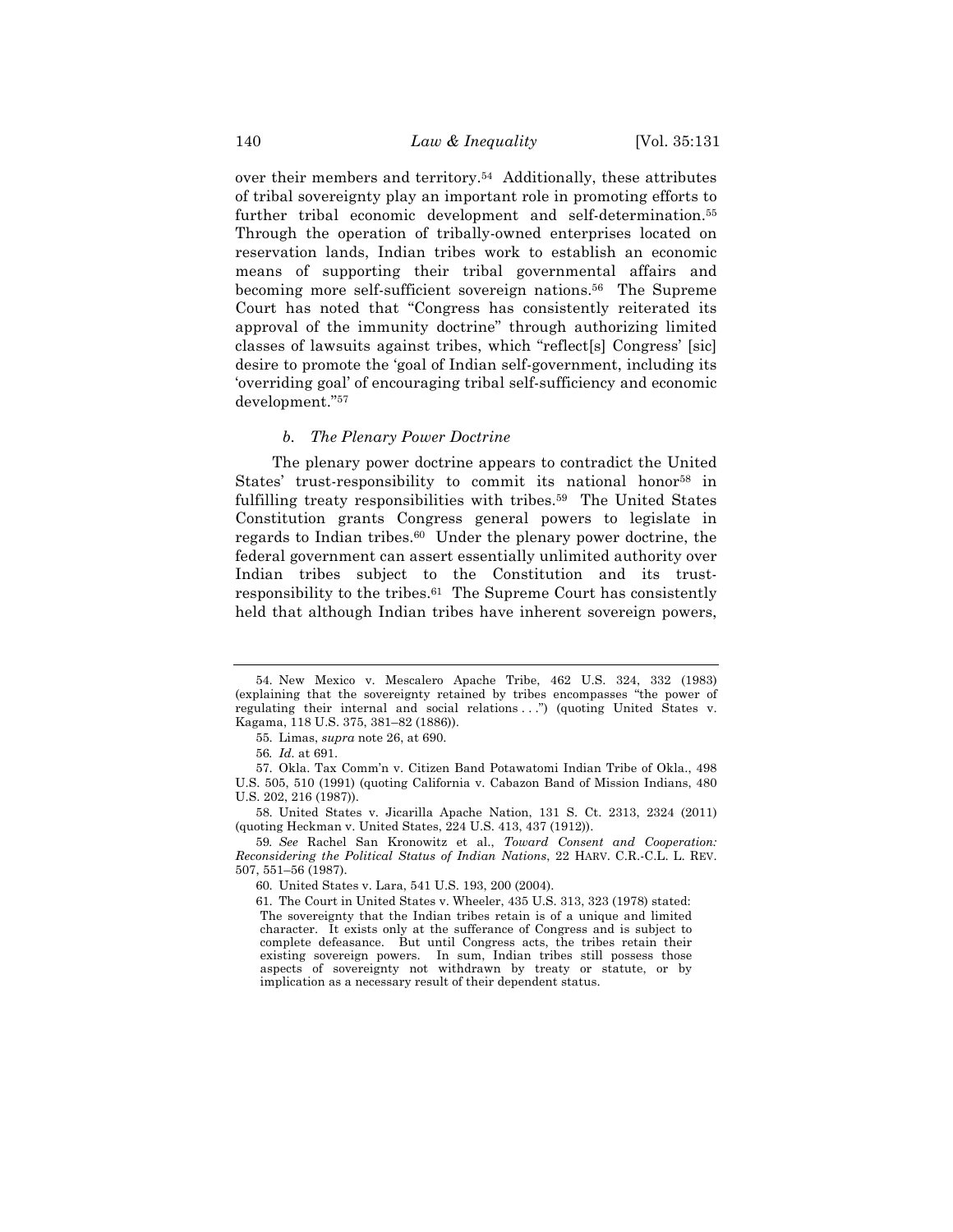Congress has authority to limit, modify, or eliminate the powers of self-government which the tribes otherwise possess.<sup>62</sup>

The trust-responsibility doctrine and the plenary power doctrine create tension for courts to address the question of whether generally applicable federal statutes apply to Indian tribes.<sup>63</sup> Although tribal treaties are the supreme law of the land<sup>64</sup> and the United States is under a trust-responsibility to tribes, Congress's power to enact federal laws that preempt tribal law has the effect of undermining tribal sovereignty.65 For instance, applying the NLRA to tribally-owned enterprises located on reservation land abrogates both the tribes' right to enact rules and the right to exclude individuals from reservation land.66 The right of self-government would be abrogated by preventing tribes from applying their own labor codes or from exercising jurisdiction to resolve labor dispute in their own tribal court systems.67 The right to exclude nonmembers would be impaired by denying tribes the authority to prohibit labor organizers from entering tribal lands.68

# **II. Application of Federal Laws of General Applicability to Indian Tribes**

#### *a. Background on the National Labor Relations Act*

Like most federal labor and employment statutes,<sup>69</sup> the NLRA is silent with respect to its application to Indian tribes.70

67. Intermill, *supra* note 3, at 66.

70*. See, e.g.*, NLRB v. Little River Band of Ottawa Indians Tribal Gov't, 788 F.3d 537, 542 (6th Cir. 2015) ("The NLRA is a statute of general applicability and is

<sup>62</sup>*. See*, *e.g.*, Santa Clara Pueblo v. Martinez, 436 U.S. 49, 56 (1978); Talton v. Mayes, 163 U.S. 376, 382 (1896) (describing the power of tribal self-government limited by the "paramount authority of [C]ongress").

<sup>63</sup>*. See* Intermill, *supra* note 3, at 65 (describing the tension between the trustresponsibility and plenary power doctrines as "the root of the question" of whether courts choose to apply generally applicable federal statutes to Indian tribes).

<sup>64.</sup> U.S. CONST. art. VI, cl. 2.

<sup>65</sup>*. See* Intermill, *supra* note 3, at 65.

<sup>66</sup>*. Id.* at 66; *see also* Brief for Chickasaw Nation as Amicus Curiae Supporting Petitioner, Saginaw Chippewa Indian Tribe of Mich. v. NLRB, Docket No.13-01569 (6th Cir. May 3, 2013), (Nos. 13-1569 and 13-1629), 2013 WL 10180847, at \*27 ("Applying the NLRA to Tribes . . . would abrogate their Treaty-protected rights of self-government by subjecting government operations to the continuing consent of their employees' bargaining representatives.").

<sup>68</sup>*. Id.*

<sup>69</sup>*. See, e.g.*, Ezekiel J.N. Fletcher, *De Facto Judicial Preemption of Tribal Labor and Employment Law*, 2008 MICH. ST. L. REV. 435, 440–64 (2008); Thompson, *supra* note 32, at 191 (explaining that "several federal statutes that regulate many aspects of the employment relationship" do not expressly mention Indian tribes within the language of the statute).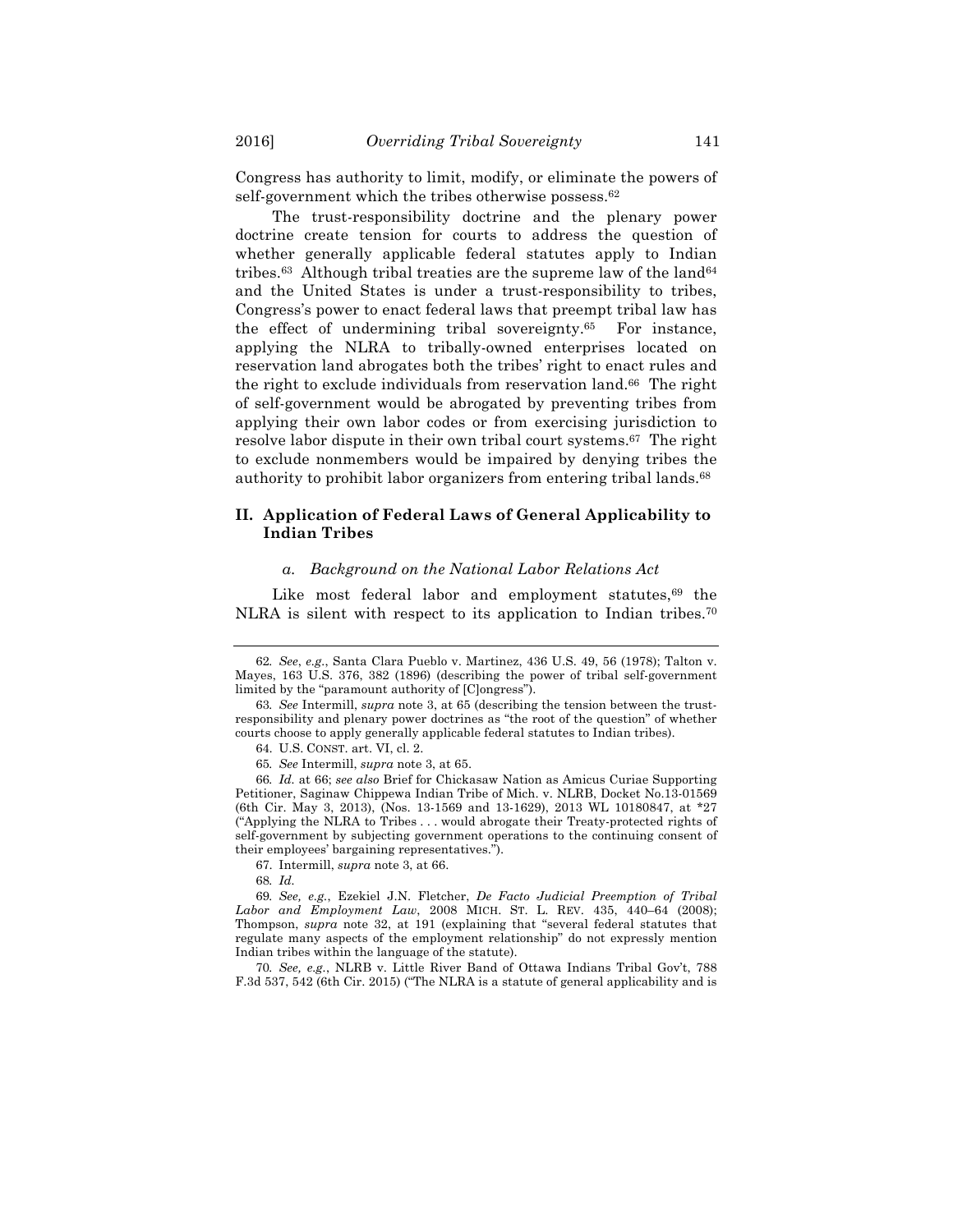The NLRA ensures employees the right to self-organize, to form, join, or assist labor organizations, to bargain collectively, and to engage in other activities.71 Additionally, the NLRA prohibits an "employer" from engaging in unfair labor practices.72 Under the NLRA, the term "employer" is defined as not including the "United States or any wholly owned Government corporation, or any Federal Reserve Bank, or any State or political subdivision thereof . . . ."73 The NLRA grants the NLRB the power to enforce and carry out its policies.74

The Supreme Court has ruled that the NLRA permits States to regulate their labor relationships with public employees.75 In *NLRB v. Catholic Bishop of Chicago*, the Supreme Court addressed the issue of whether the NLRA applied to schools operated by church institutions.76 The Court determined that the NLRB's jurisdiction is limited in the absence of a clear expression of congressional intent.77 The Court refused to construe the NLRA to apply to church-operated institutions in the absence of an affirmative intent by Congress.78

# *b. Conflicting Approaches to Applying Generally Applicable Federal Statutes to Indian Tribes*

The Supreme Court has been reluctant to construe federal statutes to apply to Indian tribes without Congress's clear intent to do so.79 This standard ensures that a law generally will not interfere with tribes' inherent right to self-government unless Congress specifically intended to interfere in tribal affairs.<sup>80</sup> Furthermore, the Supreme Court's approach closely adheres to the plenary power doctrine.81 Some courts facing the same issue have

78*. Id.* at 506–07.

80*. Id*.

silent as to Indian tribes.").

<sup>71.</sup> 29 U.S.C. § 159 (2012).

<sup>72.</sup> 29 U.S.C. § 152(2) (2012).

<sup>73</sup>*. Id.*

<sup>74</sup>*. See* 29 U.S.C. § 160(a) (2012) (stating that the NLRA empowers the Board to "prevent any person from engaging in any unfair labor practice . . . affecting commerce").

<sup>75.</sup> Davenport v. Wash. Educ. Ass'n, 551 U.S. 177, 181 (2007) (citing 29 U.S.C.  $§ 152(2)).$ 

<sup>76.</sup> 440 U.S. 490 (1979).

<sup>77</sup>*. Id.* at 500.

<sup>79</sup>*. See, e.g.*, United States v. Dion, 476 U.S. 734, 740 (1986) (noting that Congressional intent to abrogate Indian treaty rights was "strongly suggested" by the statute at issue).

<sup>81</sup>*. See* United States v. Lara, 541 U.S. 193, 200 (2004) (explaining that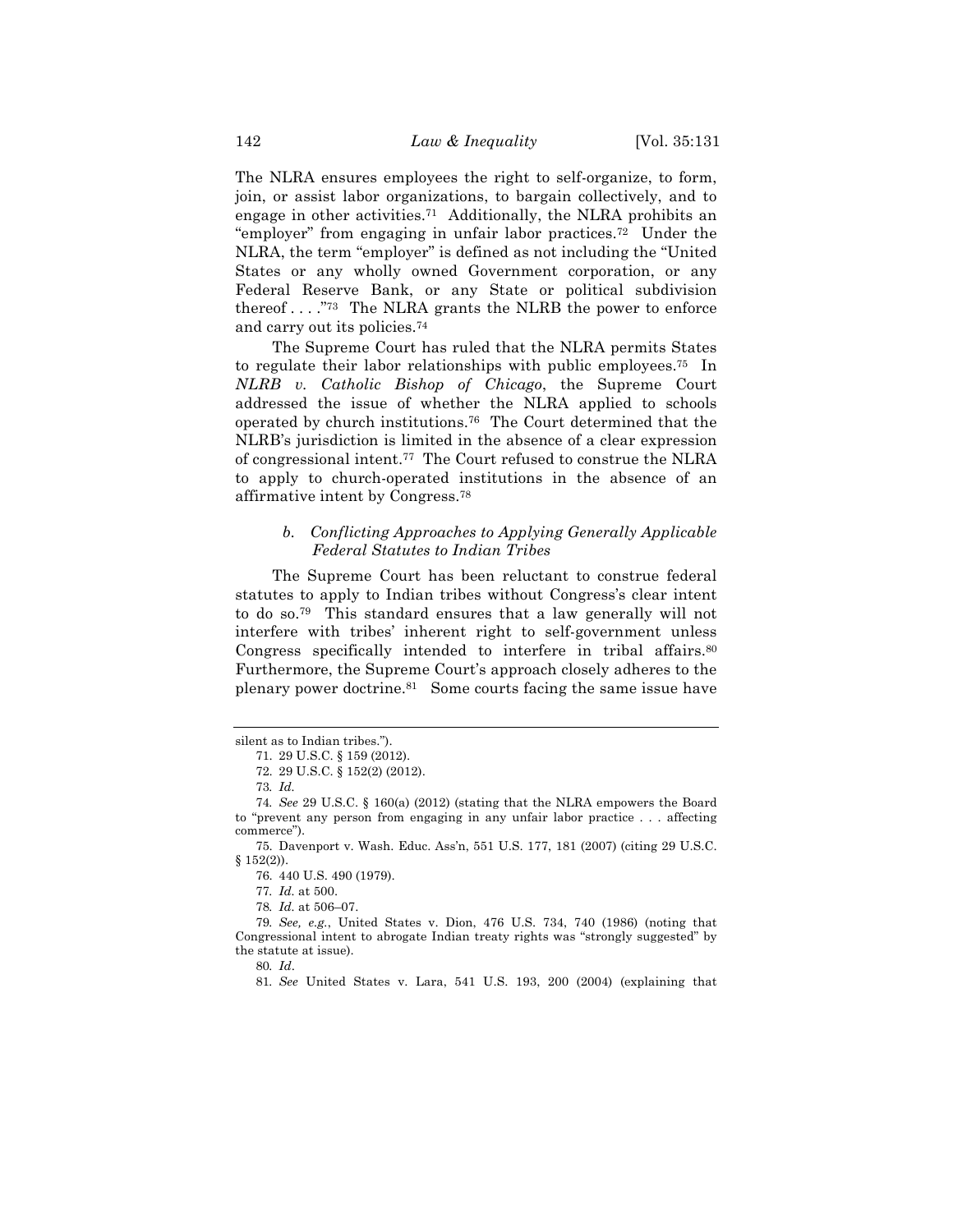applied an approach that begins with the presumption that generally applicable federal statutes should be applied to Indian tribes.82 Under this approach, courts are willing to accept the proposition that the NLRA applies to Indian tribes without congressional intent.83

Part (i) of this section discusses the Supreme Court's approach in applying federal statutes to Indian tribes, and argues that this precedent properly respects tribes' sovereign rights. Part (ii) discusses lower courts reliance on dictum in presuming that generally applicable federal statutes should apply to Indian tribes. Part (iii) discusses the *Tuscarora*-*Coeur d'Alene* framework that has led courts to find that generally applicable federal statutes apply to Indian tribes.

# i. The Clear Statement Rule

The Supreme Court has consistently applied the clear statement rule to determine that Congress may abrogate the inherent sovereign rights of tribes, but its intent to abrogate tribal rights must "be clear and plain."84 Under this rule, the Supreme Court is "extremely reluctant to find congressional abrogation of treaty rights"85 and it does not construe statutes to abrogate treaty rights in a manner inconsistent with the intent of Congress.86 In various decisions, the Supreme Court has applied the clear statement rule to determine whether certain federal statutes abrogated tribal rights.87

Congress has been granted broad general powers by the Constitution to legislate with respect to Indian tribes, and the Supreme Court has consistently described those powers as "plenary and exclusive").

<sup>82</sup>*. E.g.* Donovan v. Coeur D'Alene Tribal Farm, 751 F.2d 1113 (9th Cir. 1985).

<sup>83</sup>*. See, e.g.*, San Manuel Indian Bingo and Casino v. NLRB, 475 F.3d 1306 (D.C. Cir. 2007) (holding that the NLRA applied to a casino owned and operated by the San Manuel Band of Serrano Mission Indians on its own reservation).

<sup>84</sup>*. See, e.g.*, Elk v. Wilkins, 112 U.S. 99, 100 (1884) ("General acts of [C]ongress did not apply to Indians, unless so expressed as to clearly manifest an intention to include them."); *see also* Santa Clara Pueblo v. Martinez, 436 U.S. 49, 55 (1978); Williams v. Lee, 358 U.S. 217, 221 (1958) (concluding that a clear statement of congressional intent is necessary to permit state civil or criminal jurisdiction over non-Indian reservation activity); County of Yakima v. Confederated Tribes & Bands of Yakima Nation, 502 U.S. 251, 269 (1992).

<sup>85.</sup> Washington v. Wash. State Commercial Passenger Fishing Vessel Ass'n, 443 U.S. 658, 690 (1979) (citing Menominee Tribe of Indians v. United States, 391 U.S. 404, 412–13 (1968)).

<sup>86</sup>*.* Menominee Tribe of Indians v. United States, 391 U.S. 404, 412–13 (1968) (explaining that the Supreme Court "decline[s] to construe the Termination Act as a backhanded way [of] abrogating the hunting and fishing rights of these Indians.").

<sup>87</sup>*. See, e.g.*, Lone Wolf v. Hitchcock, 187 U.S. 553, 566 (1903) ("The power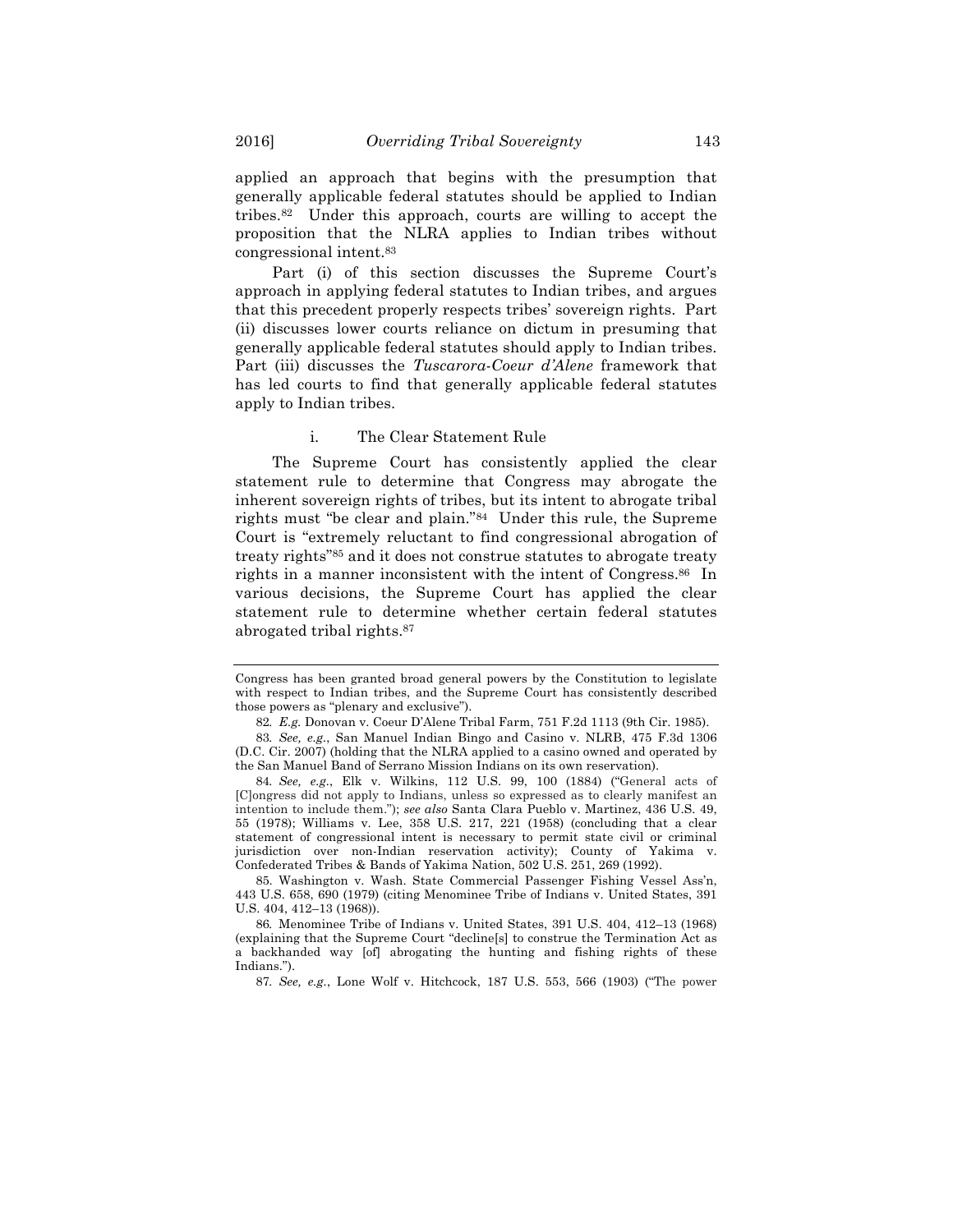In *United States v. Dion*, the Supreme Court unanimously concluded that in order to limit tribal sovereignty there must be evidence that Congress actually considered the conflict between its proposed action on the one hand and Indian treaty rights on the other, and then chose to resolve the conflict by abrogating the treaty.88 In *Dion*, the Court addressed the question of whether the Eagle Protection Act89 abrogated tribal members' implied tribal treaty rights to hunt eagles on reservation land.90 The case involved a member of the Yankton Sioux Tribe who was prosecuted for killing four bald eagles while hunting on the Tribe's reservation land in South Dakota.91 The Court noted that it has long required Congress to abrogate Indian treaty rights in a clear and plain manner because "treaty rights are too fundamental to be easily cast aside."92

The *Dion* court found compelling evidence to suggest that Congress intended to abrogate Indian treaty rights to hunt eagles.93 The Court explained that the Act's legislative history discussed the significance of eagle feathers for Indian religious ceremonies.94 The text of the statute also provided an express provision authorizing "the Secretary of the Interior to permit the taking, possession, and transportation of eagles 'for the religious purposes of Indian tribes ...."<sup>95</sup> The Court construed this provision to mean that only the Secretary of the Interior had the authority to authorize Indians to hunt eagles, and the statute otherwise prohibits the hunting of eagles by Indians.96 This

92*. Id.* at 738.

93*. Id.* at 739–40 ("[W]here the evidence of congressional intent to abrogate is sufficiently compelling, 'the weight of authority indicates that such an intent can also be found by a reviewing court from clear and reliable evidence in the legislative history of a statute."") (quoting FELIX S. COHEN, HANDBOOK OF FEDERAL INDIAN LAW 223 (1982)).

96*. Id.* at 740 ("The provision allowing taking of eagles under permit for the religious purposes of Indian tribes is difficult to explain except as a reflection of an understanding that the statute otherwise bans the taking of eagles by Indians, a

exists to abrogate the provisions of an Indian treaty, though presumably such power will be exercised only when circumstances arise which will not only justify the government in disregarding the stipulations of the treaty, but may demand, in the interest of the country and the Indians themselves, that it should do so."); South Dakota v. Bourland, 508 U.S. 679, 687 (1993) ("Congress has the power to abrogate Indians' treaty rights . . . though we usually insist that Congress clearly express its intent to do so.").

<sup>88.</sup> 476 U.S. 734, 740 (1986).

<sup>89.</sup> 16 U.S.C. § 668(a) (1972).

<sup>90</sup>*. Dion*, 476 U.S. at 738.

<sup>91</sup>*. Id.* at 735.

<sup>94</sup>*. Id.* at 744.

<sup>95</sup>*. Id.* at 742.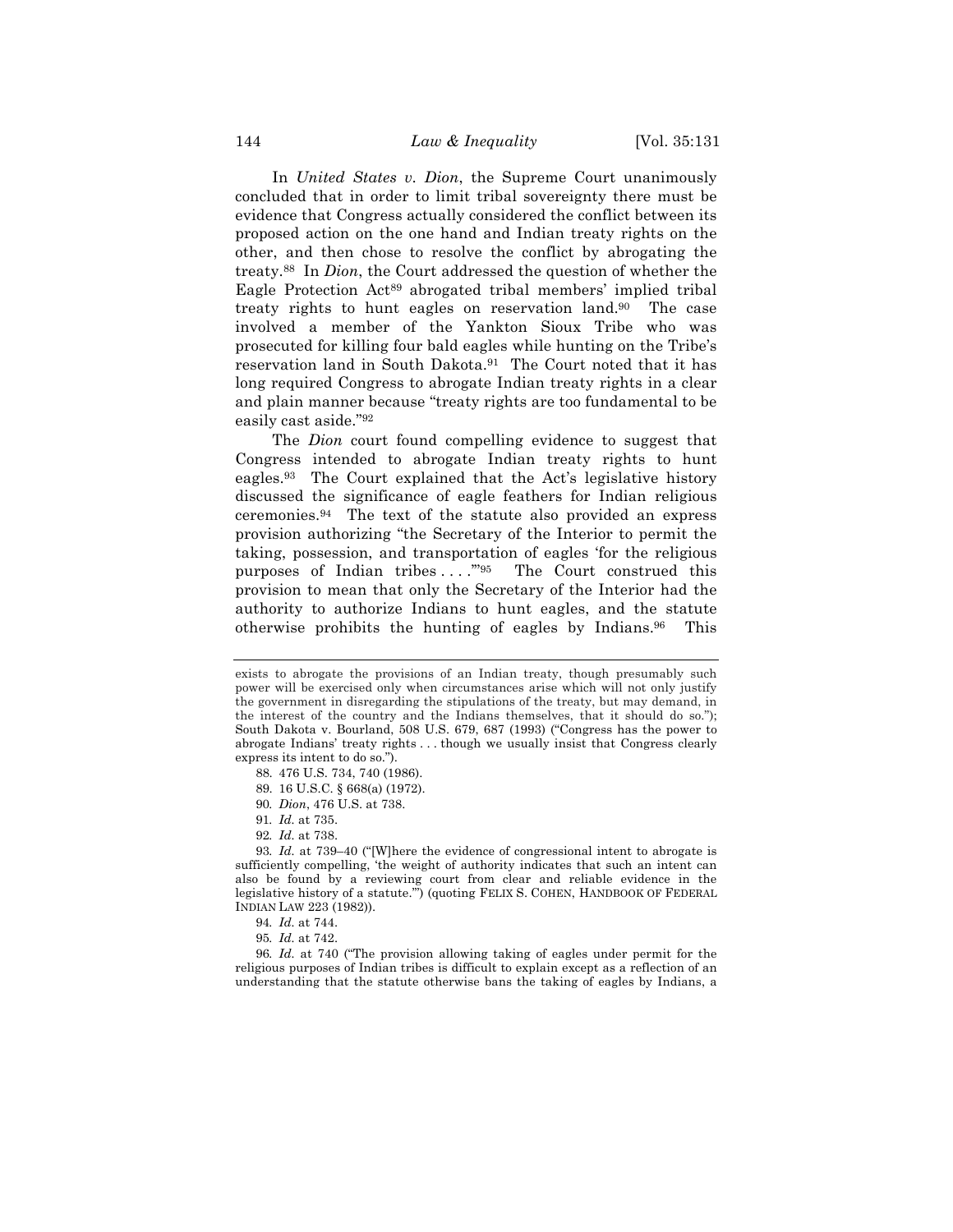reliable evidence in the statute's text and legislative history were sufficient to support the determination that Congress, through the Eagle Protection Act, intended to abrogate tribal hunting rights within.97

In *NLRB v. Pueblo of San Juan*,<sup>98</sup> the United States Court of Appeals for the Tenth Circuit applied the clear statement rule to resolve the issue of whether the NLRA precluded the Pueblo Tribe from applying its own government ordinance prohibiting union agreements.99 The Tenth Circuit determined that the Pueblo's right-to-work ordinance was an exercise of its tribal sovereign authority, and that the NLRA would be construed to apply to the Tribe only if Congress intended.100 Because neither the language of the statute nor its legislative history mentions Indian tribes, the Tenth Circuit determined that congressional silence is not sufficient to undermine Indian tribes' inherent authority to govern their own territory.101 The court further stated that the proper approach to follow is that congressional silence cannot serve to divest tribal power to govern their territory.102

Similarly, in 2014, the Supreme Court reaffirmed the clear statement rule in *Michigan v. Bay Mills Indian Community* to find that the Indian Gaming Regulatory Act (IGRA) did not abrogate tribal sovereign immunity.103 The IGRA expressly abrogates tribal sovereign immunity under certain circumstances: suits by states "to enjoin a class III gaming activity located on Indian lands and conducted in violation of any Tribal-State compact . . . ."104 The Supreme Court addressed the issue of whether the State of Michigan had the authority to bring suit against the Tribe's gaming activities in violation of the Tribal-State compact taking

104. 25 U.S.C. § 2710(d)(7)(A)(ii) (2012).

recognition that such a prohibition would cause hardship for the Indians, and a decision that that problem should be solved not by exempting Indians from the coverage of the statute, but by authorizing the Secretary to issue permits to Indians where appropriate.").

<sup>97</sup>*. Id.* at 739.

<sup>98.</sup> 276 F.3d 1186, 1200 (10th Cir. 2002).

<sup>99</sup>*. Id.* at 1192 ("In order to find preemption of tribal laws . . . it is necessary to determine whether Congress intended to divest the San Juan Pueblo of its power as a sovereign to pass right-to-work laws.").

<sup>100</sup>*. Id.* at 1195 (holding that the court does not "lightly construe federal laws as working a divestment of tribal sovereignty and will do so only where Congress has made its intent clear that we do so").

<sup>101</sup>*. Id.* at 1196.

<sup>102</sup>*. Id.*

<sup>103.</sup> 134 S. Ct. 2024, 2033 (2014).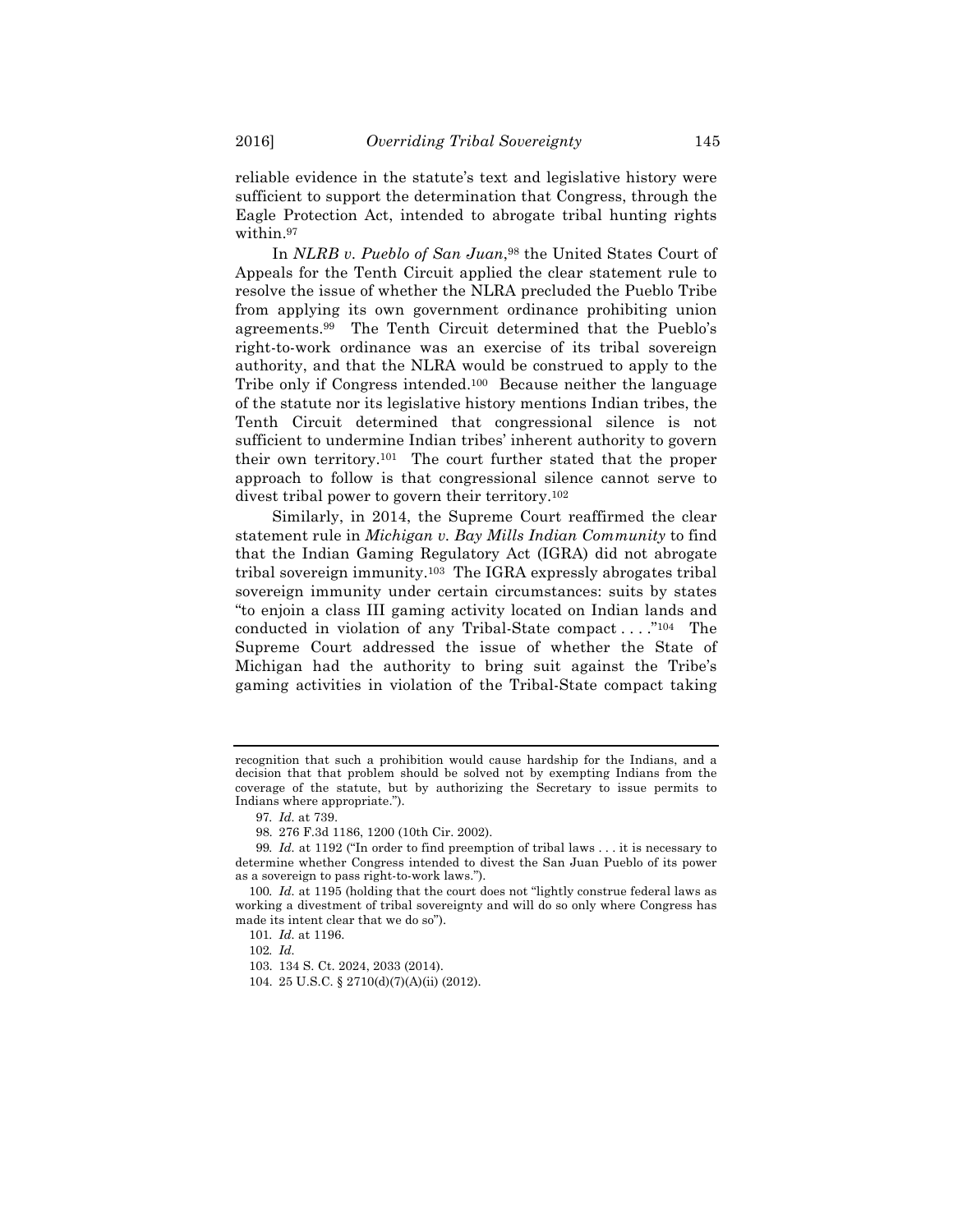place off-reservation.105 The Bay Mills Indian Community purchased off-reservation land, and constructed and operated a casino on this land.106 The Supreme Court held Congress did not authorize the State of Michigan to bring this specific class of suits against the Tribe because the Tribe's gaming operations were not on Indian lands.107 The Supreme Court explained that "a fundamental commitment of Indian law is judicial respect for Congress's primary role in defining the contours of tribal sovereignty."108 In conclusion, the Supreme Court refused to abrogate tribal sovereignty even though construing the statute as written resulted in an apparent anomaly that permits "a State to sue a tribe for illegal gaming inside, but not outside, Indian country."109

*Dion* and *Bay Mills* properly recognize and respect fundamental federal Indian law principles.110 The decisions illustrate the Supreme Court's "deference to Congress's plenary and exclusive role in imposing limits on tribal sovereignty."111 The Supreme Court's clear statement rule, used to test whether Congress abrogates tribal sovereignty reflects tribes' unique legal status within the United States, and respects their inherent right to self-government.112 Furthermore, these decisions show the extent of evidence necessary to persuade the Supreme Court that Congress intended to impose limits on tribal sovereignty.113 The rule ensures that without reliable evidence of Congressional intent to justify abrogating tribes' sovereign rights, the court must presume that Indian tribes continue to retain authority over their reservations.114

<sup>105</sup>*. Bay Mills Indian Cmty*., 134 S. Ct. at 2029.

<sup>106</sup>*. Id.*

<sup>107</sup>*. Id.* at 2032.

<sup>108</sup>*. Id.* at 2039.

<sup>109</sup>*. Id.* at 2033.

<sup>110</sup>*. See, e.g.*, Fletcher, *supra* note 69, at 436–38 (discussing the Supreme Court's approach in determining when Congress intended to abrogate tribal rights).

<sup>111.</sup> NLRB v. Little River Band of Ottawa Indian Tribal Gov't, 788 F.3d 537, 563 (6th Cir. 2015) (McKeague, J., dissenting).

<sup>112</sup>*. See, e.g.*, Morton v. Mancari, 417 U.S. 535, 546 (1974) (acknowledging the "unique legal status of tribal and reservation-based activities").

<sup>113</sup>*. See, e.g.*, Washington v. Wash. State Commercial Passenger Fishing Vessel Ass'n, 443 U.S. 658, 690 (1979) ("Absent explicit statutory language, we have been extremely reluctant to find congressional abrogation of treaty rights . . . .").

<sup>114.</sup> Williams v. Lee, 358 U.S. 217, 222 (1959).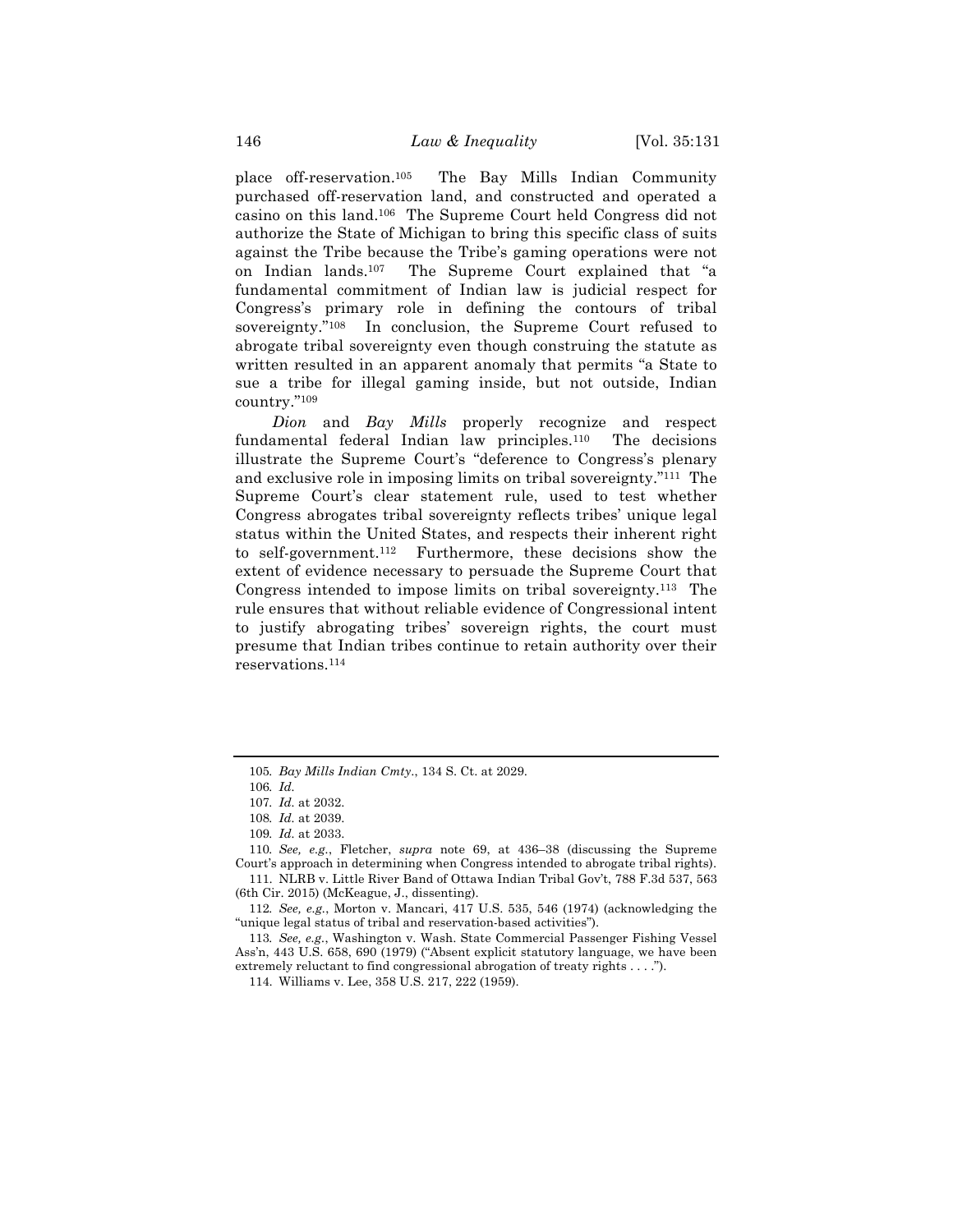#### ii. *Tuscarora* Dictum

Some lower courts have relied on a single statement made by the Supreme Court in *Federal Power Commission v. Tuscarora Indian Nations*<sup>115</sup> to presume that generally applicable federal statutes should apply to Indian tribes.116 In *Tuscarora*, the Supreme Court addressed the issue of whether the Federal Power Act (FPA) authorized the taking of off-reservation land owned by the Tuscarora Tribe in fee simple.117 To resolve the issue, the Court had to determine whether the FPA covered Indian tribes.118 The Court applied the clear statement rule to find that Congress intended the FPA to cover lands owned by Indian tribes because it "defines and treats with lands occupied by Indians."119 Ultimately, the Supreme Court determined that because the Tuscarora Tribe owned the fee land, the lands did not satisfy the statutory definition of "reservation," and thus the federal government's taking of the land was permitted.120

In a statement not necessary to its holding and widely considered dictum,121 the Court declared that "it is now wellsettled by many decisions of this Court that a general statute in terms applying to all persons includes Indians and their property interests."122 The cases the Court cited to support this statement

117*. Tuscarora*, 362 U.S. at 110 (describing the issue in the case as involving "whether the Tuscarora lands covered by the Commission's license are a part of a 'reservation' as defined and used in the Federal Power Act . . .").

118*. Id.*

119*. Id.* at 118.

120*. Id.* ("[The FPA] does not exclude lands or property owned by Indians, and, upon the authority of the cases cited, we must hold that it applies to these lands owned in fee simple by the Tuscarora Indian Nation.").

121*. See* NLRB v. Little River Band of Ottawa Indians Tribal Gov't, 788 F.3d 537, 557 (6th Cir. 2015) (McKeague, J., dissenting) (stating that the *Tuscarora*  statement "was not essential" to the Court's holding and "is in the nature of dictum and entitled to little precedential weight"); Mitchell Peterson, *The Applicability of Federal Employment Law to Indian Tribes*, 47 S.D. L. REV. 631, 642–44 (2002); San Manuel Indian Bingo and Casino, 341 N.L.R.B. 1055, 1071 n.61 (2004) (stating that the "language from *Tuscarora* is mere dictum premised on inapposite authority."); Maureen M. Crough, *A Proposal For Extension of the Occupational Safety and Health Act to Indian-Owned Businesses on Reservations*, 18 U. MICH. J.L. REF. 473, 486 (1985); COHEN, *supra* note 28, at 412 ("[The] statement was not part of the Court's holding or necessary to it, because ample evidence supported the shaky foundation.").

122*. Tuscarora*, 362 U.S. at 116.

<sup>115.</sup> 362 U.S. 99 (1960).

<sup>116.</sup> For a discussion on the Supreme Court's reasoning and outcome in *Tuscarora*, see Wildenthal, *supra* note 24; Wermuth, *supra* note 28, at 88–107; Intermill, *supra* note 3, at 66–67; William Buffalo & Kevin J. Wadzinski, *Application of Federal and State Labor and Employment Laws to Indian Tribal Employers*, 25 U. MEM. L. REV. 1365, 1379 (1995).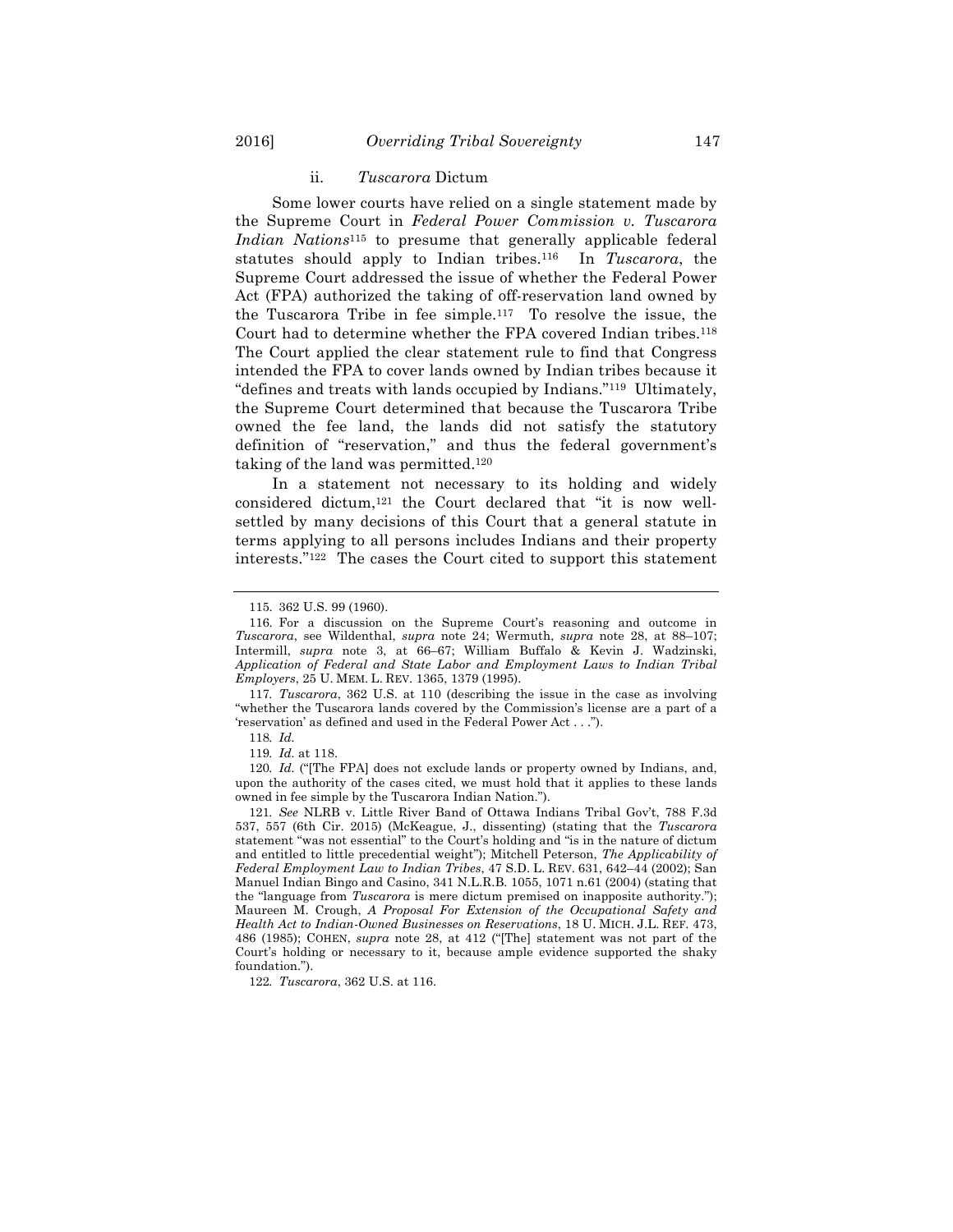involved income tax statutes that subjected "every individual" to income tax and did not exempt "either Indians or any other persons from their scope."123 Because the Tuscarora Indian Nation owned the land at issue in fee simple and it was not within the meaning of a "reservation," it was not necessary for the Supreme Court to analyze whether Congress intended the FPA to encompass Indian tribes.124 Despite making this statement, the Supreme Court did not overrule its longstanding rule that general acts of Congress should not be applied to Indian tribes unless there is a clear expression to the contrary.125 Lower courts have relied on the Court's statement, however, made in the context of tax exemptions to create a presumption in favor of applying generally applicable federal laws to Indian tribes.126

# iii. The *Tuscarora-Coeur d'Alene* Rule

In 1985, twenty-five years following the Supreme Court's decision in *Tuscarora*, the United States Court of Appeals for the Ninth Circuit decided *Donovan v. Coeur d'Alene Tribal Farm*.127 The Ninth Circuit adopted a new approach in applying generally applicable federal statutes to Indian tribes.128 The court began its analysis by adopting the *Tuscarora* presumption that the Occupational Safety and Health Act (OSHA) applied to a triballyowned and operated enterprise.129 The Ninth Circuit also agreed with the Tribe that the "language from *Tuscarora* is dictum," but the court stated that "it is dictum that has guided many of our decisions."130 To support this statement, the court cited to cases involving individual Indians, not Indian tribes.131 The Ninth Circuit further stated that it had not adopted the clear statement

<sup>123</sup>*. See id.* at 116–17.

<sup>124</sup>*. See* NLRB v. Little River Band of Ottawa Indians Tribal Gov't, 788 F.3d 537, 558 (6th Cir. 2015) (McKeague, J., dissenting) ("The *Tuscarora* Court did not have to define the scope of the Federal Power Commission jurisdiction in the face of congressional silence . . . .").

<sup>125</sup>*. See, e.g.*, Michigan v. Bay Mills Indian Cmty., 134 S. Ct. 2024. 2033 (2014).

<sup>126</sup>*. See, e.g.*, COHEN, *supra* note 28, at 128–29; D. Michael McBride, III & H. Leonard Court, *Labor Regulation, Union Avoidance and Organized Strategies on Tribal Lands: New Indian Gaming Strategies in the Wake of* San Manuel Band of Indians v. National Labor Relations Board, 40 J. MARSHALL L. REV. 1259, 1287 (2007) (describing courts' willingness to apply federal labor and employment laws to tribes in the absence congressional intent).

<sup>127.</sup> 751 F.2d 1113 (9th Cir. 1985).

<sup>128</sup>*. See* Intermill, *supra* note 3, at 67 (discussing the Ninth Circuit's adoption of the *Tuscarora-Coeur d'Alene* framework and its influence on other courts).

<sup>129</sup>*. Coeur d'Alene*, 751 F.2d at 1115.

<sup>130</sup>*. Id*.

<sup>131</sup>*. Id.* at 1115–16.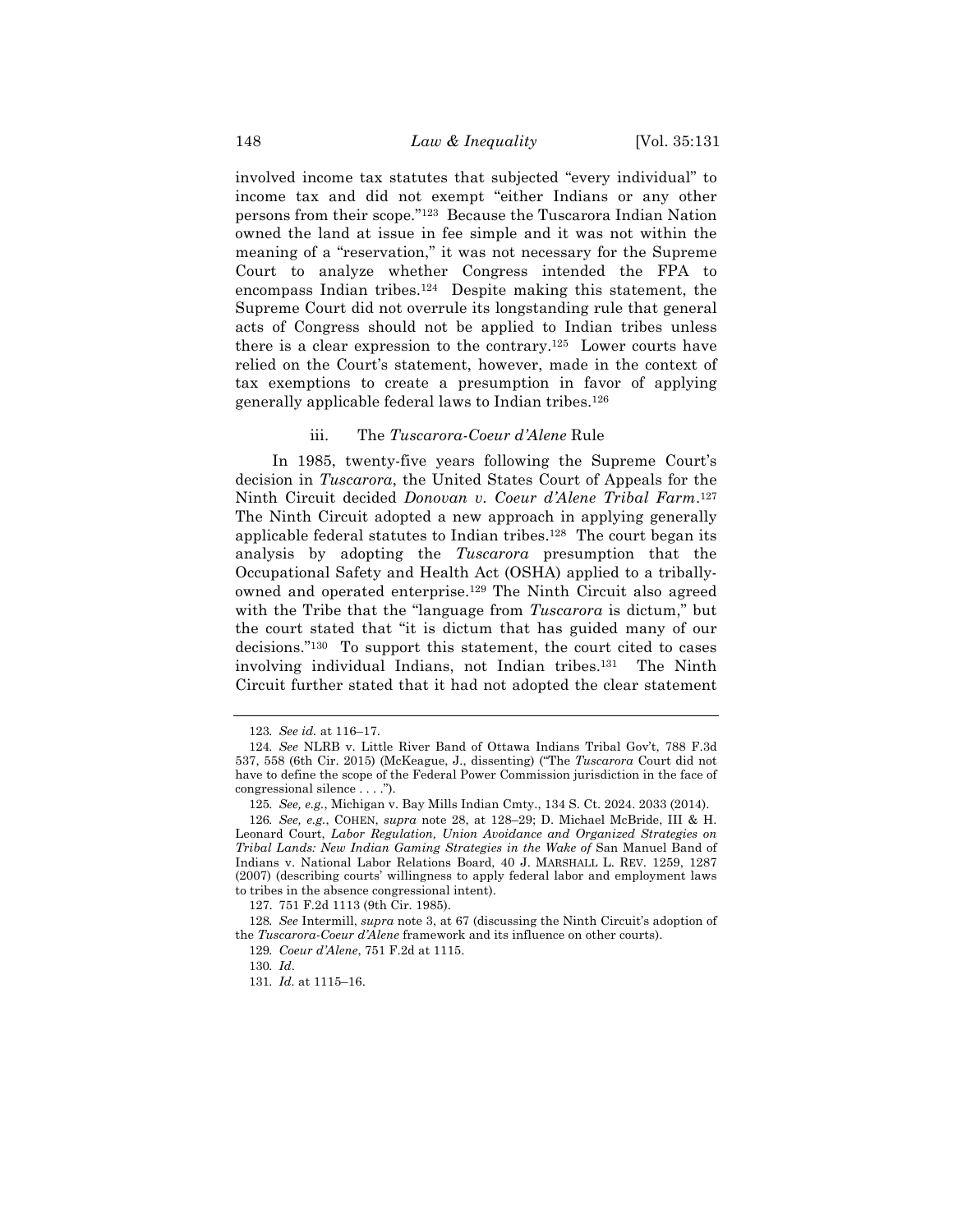rule.132 Instead, under the Ninth Circuit's framework, a federal law, if silent on the issue of applicability to Indian tribes, will not apply to them," unless one of three exceptions is met:

(1) the law touches "exclusive rights of self-governance in purely intramural matters"; (2) the application of the law to the tribe would "abrogate rights guaranteed by Indian treaties"; or (3) there is proof by legislative history or some other means that Congress intended [the law] not to apply to Indians on their reservations . . . ." In any of these situations, Congress must expressly apply a statute to Indians before we will hold that it reaches them.133

The Ninth Circuit's decision in *Coeur d'Alene* has established a strong presumption that generally applicable federal statutes should be applied to Indian tribes.134 The Second, Seventh, Ninth, and Eleventh circuits have applied the *Tuscarora*-*Coeur d'Alene*  framework to determine whether generally applicable federal statutes apply to Indian tribes.135 Accordingly, courts have found that some federal labor and employment statutes should be applied to Indian tribes.136 This analytical framework has also led the NLRB to alter its stance on the applicability of the NLRA to Indian tribes.137

In 2004, in *San Manuel Indian Bingo and Casino v. NLRB*, the San Manuel Indian Bingo and Casino brought suit after the Board overturned its own precedent by ruling that the Casino, a tribally-owned casino on reservation land, was subject to the NLRB's jurisdiction under the NLRA.138 Originally in 1976, the

<sup>132</sup>*. Id.* at 1116 (stating that it had not "adopted the proposition that Indian tribes are subject only to those laws of the United States expressly made applicable to them").

<sup>133</sup>*. Id.* (quoting United States v. Farris, 624 F.2d 890, 893–94 (9th Cir. 1985)).

<sup>134</sup>*. See* Wenona T. Singel, *Labor Relations and Tribal Self-Governance*, 80 N.D. L. REV. 691, 706 (2005) (arguing that the Ninth Circuit's decision in *Donovan v. Coeur d'Alene* "establishes a rebuttable presumption stacked against tribal interests").

<sup>135</sup>*. See* Intermill, *supra* note 3; Duncan, *supra* note 24.

<sup>136</sup>*. See* Wildenthal, *supra* note 24, at 455; Singel, *supra* note 134, at 691 (stating that the *Tuscarora-Coeur d'Alene* framework has been applied by six courts of appeals without review by the Supreme Court).

<sup>137</sup>*. See* San Manuel Indian Bingo and Casino, 341 N.L.R.B. 1055, 1055 (2004). 138. The Board stated:

For almost 30 years, the Board has wrestled with the question of whether the Act applies to the employment practices of this Nation's Indian tribes. During that time, the Indian tribes and their commercial enterprises have played an increasingly important role in the Nation's economy. As tribal businesses have grown and prospered, they have become significant employers of non-Indians and serious competitors with non-Indian owned businesses. This case requires the Board to accommodate Federal labor policy and Federal Indian policy in deciding whether to assert jurisdiction, under the Act, over tribal enterprises.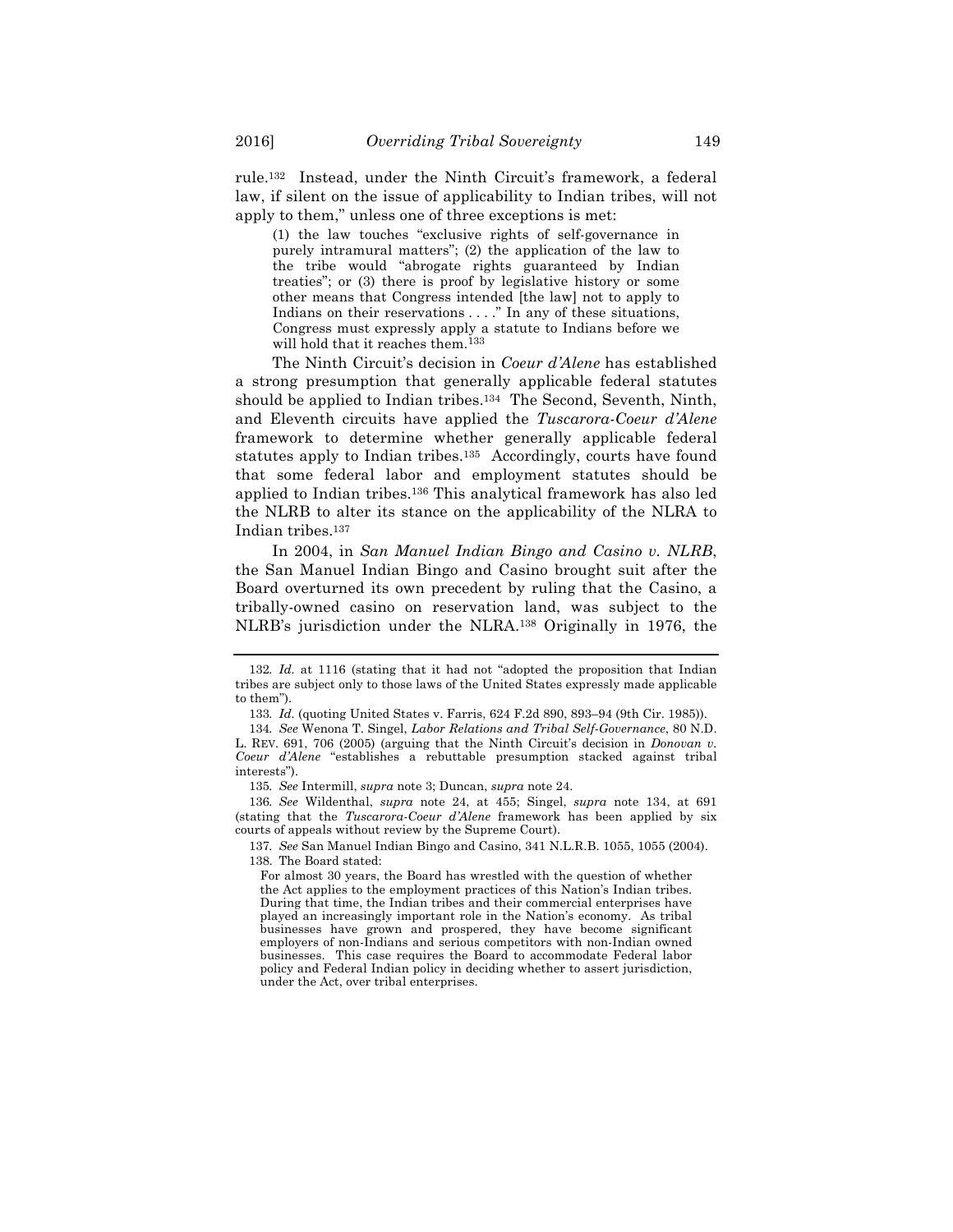Board in *Fort Apache Timber Co. v. NLRB* first ruled that the tribally-owned enterprises located on Indian reservations were implicitly exempt as "employers" under the NLRA's coverage.<sup>139</sup> Relying on established Indian law principles, the Board held that a timber company owned by the White Mountain Apache Tribe on reservation land was immune from "federal intervention, unless Congress has specifically provided to the contrary."140 In reaching its decision, the Board noted that a tribal council on a reservation should be treated as a government by Congress and courts.<sup>141</sup> In other decisions, the Board ruled that tribally-owned enterprises operated on reservation lands were "governmental entities" that were "political subdivisions," exempt from the NLRA's definition of "employer."142

The Board in *San Manuel* reversed its prior decisions in finding for the first time that, as a statute of "general application," the NLRA should be applied to Indian tribes.143 The Board adopted the proclaimed "well established" *Tuscarora* presumption to determine that Congress intended the NLRA to have the "broadest possible breadth permitted under the Constitution."144 The Board reasoned that because the NLRA did not expressly exclude tribes from its coverage, Congress decided to encompass Indian tribes within the meaning of the Act.145 The Board applied the *Tuscarora*-*Coeur d'Alene* framework to determine whether tribal sovereignty precluded the application of the NLRA to tribes.146 The Board considered whether the assertion of jurisdiction over the Tribe would "touch exclusive rights of selfgovernance in purely intramural matters" similar to "tribal membership, inheritance rules, and domestic relations."147 The Board found that because the casino substantially affected interstate commerce and many of the casino's employees were not

*Id.* at 1056. *See also* McBride & Court, *supra* note 126 (discussing the *San Manuel* decision); Singel, *supra* note 134; Wildenthal, *supra* note 24.

<sup>139.</sup> Fort Apache Timber Co. v. NLRB, 226 N.L.R.B. 503, 506 (1976) (concluding that the "Tribal Council, and its self-directed enterprise on the reservation that is here asserted to be an employer, are implicitly exempt as employers within the meaning of the Act").

<sup>140</sup>*. Id.*

<sup>141</sup>*. Id.*

<sup>142</sup>*. See* Singel, *supra* note 134, at 694 (discussing the Board's reluctance to apply the NLRA to Indian tribes in several cases).

<sup>143</sup>*. See* San Manuel Indian Bingo and Casino, 341 N.L.R.B. 1055, 1063 (2004).

<sup>144</sup>*. Id.*

<sup>145</sup>*. Id.* at 1063.

<sup>146</sup>*. Id.*

<sup>147</sup>*. Id.*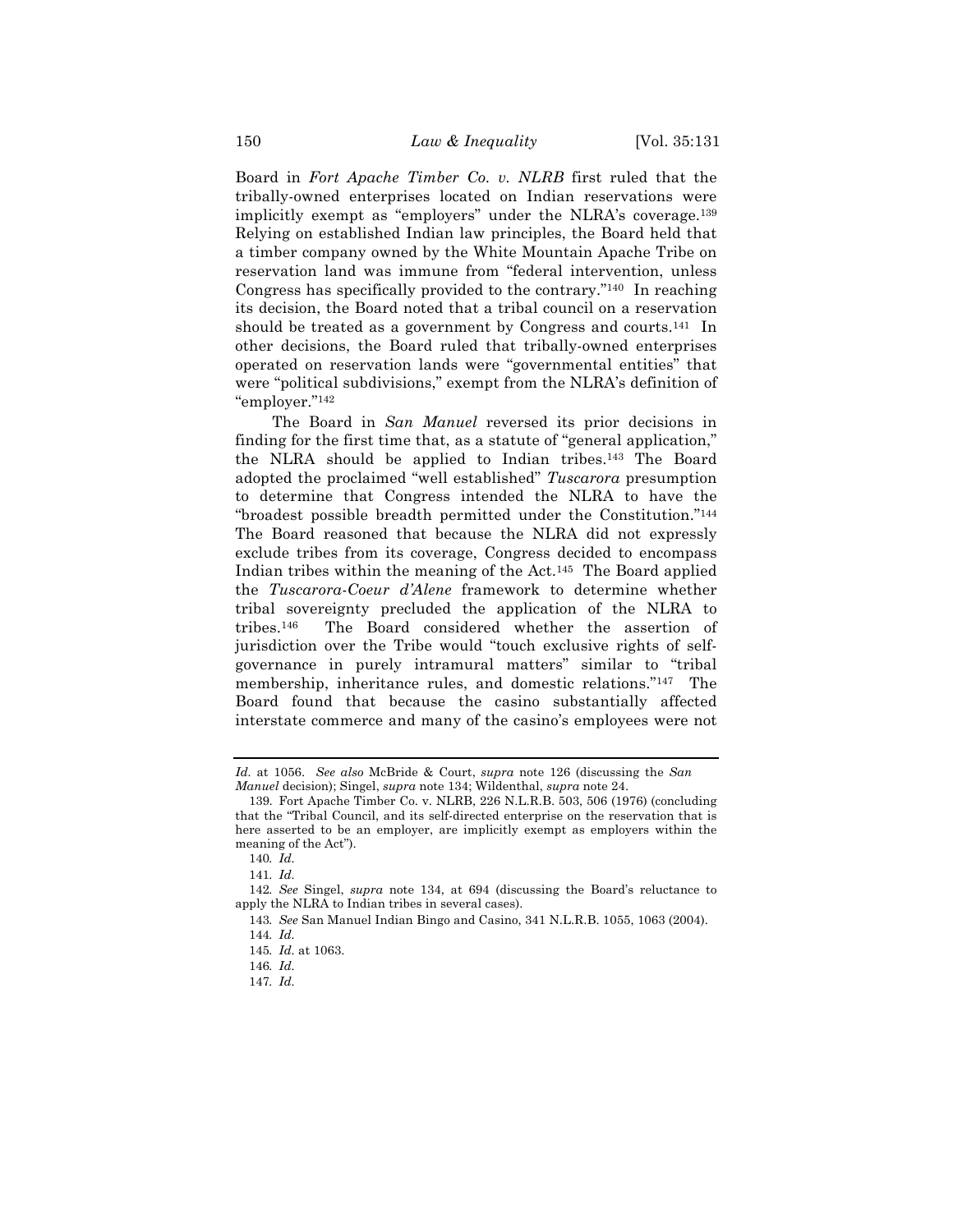tribal members, the operation of a casino was not an exercise of self-governance.<sup>148</sup> Ultimately, the Board determined that it could properly assert jurisdiction over the Tribe's casino on reservation land.149

In 2007, the United States Court of Appeals for the D.C. Circuit affirmed the Board's decision in *San Manuel* by finding that applying the NLRA to the Tribe was justified.150 The D.C. Circuit noted that the Supreme Court's statement in *Tuscarora* is "possibly dictum."151 Furthermore, the court stated that the Board's decision in *San Manuel* failed to consider the Tribe's interests in exercising its essential self-government functions, including its power to regulate labor relations and power to exclude non-members from its lands.<sup>152</sup> Following this decision, the NLRB continued to assert jurisdiction over Indian tribes, including the Saginaw Chippewa Indian Tribe of Michigan.153

# **III. Background on the Saginaw Chippewa Indian Tribe of Michigan**

The Saginaw Chippewa Indian Tribe of Michigan is a federally recognized Indian tribe that resides on the Isabella Indian Reservation in Mount Pleasant, Michigan.154 Through treaties with the federal government, the Tribe ceded land to the United States.155 In an 1855 treaty, the bands of the Saginaw, Swan Creek, and Black River ceded lands to the United States.156 Under another treaty in 1864, additional lands reserved to the bands under the 1855 treaty were relinquished.157 Under the 1864 treaty, the Isabella Reservation was designated "for the exclusive use, ownership, and occupancy" of the Saginaw Chippewa Indians.158 These treaties grant the Tribe the authority to govern

<sup>148</sup>*. Id.*

<sup>149</sup>*. Id.*

<sup>150</sup>*. See* San Manuel Indian Bingo and Casino v. NLRB, 475 F.3d 1306 (D.C. Cir. 2007).

<sup>151</sup>*. Id.* at 1311.

<sup>152</sup>*. Id.*

<sup>153</sup>*. See, e.g.*, McBride & Court, *supra* note 126, at 1264 ("Under the authority of the *San Manuel* decision, the Board has asserted jurisdiction and summarily denied challenges of two tribal governments to the application of the Act on Indian lands.").

<sup>154.</sup> Soaring Eagle Casino and Resort v. NLRB, 791 F.3d 648, 651 (6th Cir. 2015).

<sup>155</sup>*. Id.*

<sup>156.</sup> Treaty with the Chippewa of Saginaw art. 3, Aug. 2, 1855, 11 Stat. 633.

<sup>157.</sup> Treaty with the Chippewa of Saginaw art. 2, Oct. 18, 1864, 14 Stat. 657. 158*. Id.*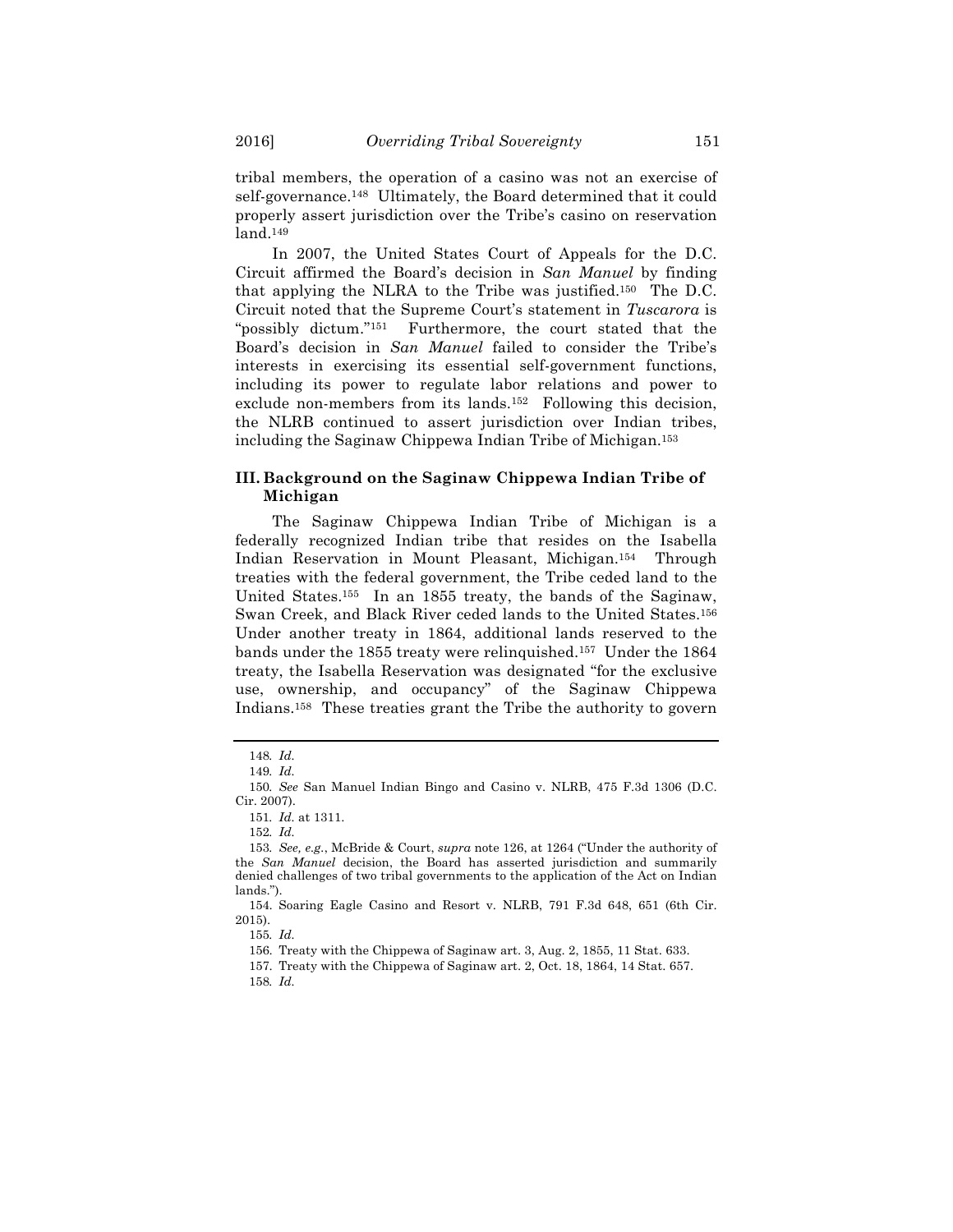itself and exclude individuals from the lands located within the reservation.159The Tribe currently has over 3,000 members.160 The Tribe makes decisions through a twelve-member tribal council, which is elected by the tribal members.161 The tribal council governs and manages economic development for the Saginaw Tribe, and enacts laws applicable to tribal members.162

In 1993, the Saginaw Tribe entered into a gaming compact with the state of Michigan to conduct gaming operations on the Isabella Reservation in accordance with the Indian Gaming Regulatory Act (IGRA).163 As required by IGRA, the Saginaw Tribe uses its gaming revenue for self-governance, to discharge essential government functions, and to provide economic opportunities for tribal members and others.164 Similar to many Indian tribes across the country, gaming continues to function as an important economic development tool for the Saginaw Tribe.165 The casino generates approximately \$250 million in gross annual revenues by drawing in roughly 20,000 customers each year.166 The Soaring Eagle Casino and Resort produces the Tribe's primary income source, with its gaming operations generating approximately ninety percent of its overall income.167 The Tribe's gaming revenue is used primarily to fund its 37 governmental departments and 159 tribal programs.168 Some of the Tribe's departments include health administration, social services, tribal police and fire departments, utilities, a tribal court system, and education for tribal members.169

Soaring Eagle Casino employs approximately 3,000 employees, seven percent of whom are tribal members.170 The Saginaw Tribe adopted and implemented an employee handbook, which includes a no-solicitation policy that prohibits casino employees from engaging in solicitation related to union

<sup>159</sup>*. See Soaring Eagle*, 791 F.3d at 651 ("It is undisputed that the Treaties preserved the Tribe's right to exclude non-Indians from living in the territory.").

<sup>160</sup>*. Id.* at 652.

<sup>161</sup>*. Id.*

<sup>162</sup>*. Id.*

<sup>163.</sup> 25 U.S.C. § 2701 (2012)*.*

<sup>164</sup>*. See* 25 U.S.C. § 2702 (2012).

<sup>165.</sup> COHEN, *supra* note 28, at § 12.02(1).

<sup>166</sup>*. Soaring Eagle*, 791 F.3d at 652.

<sup>167</sup>*. Id.*

<sup>168</sup>*. Id.*

<sup>169</sup>*. Id.*

<sup>170</sup>*. Id.*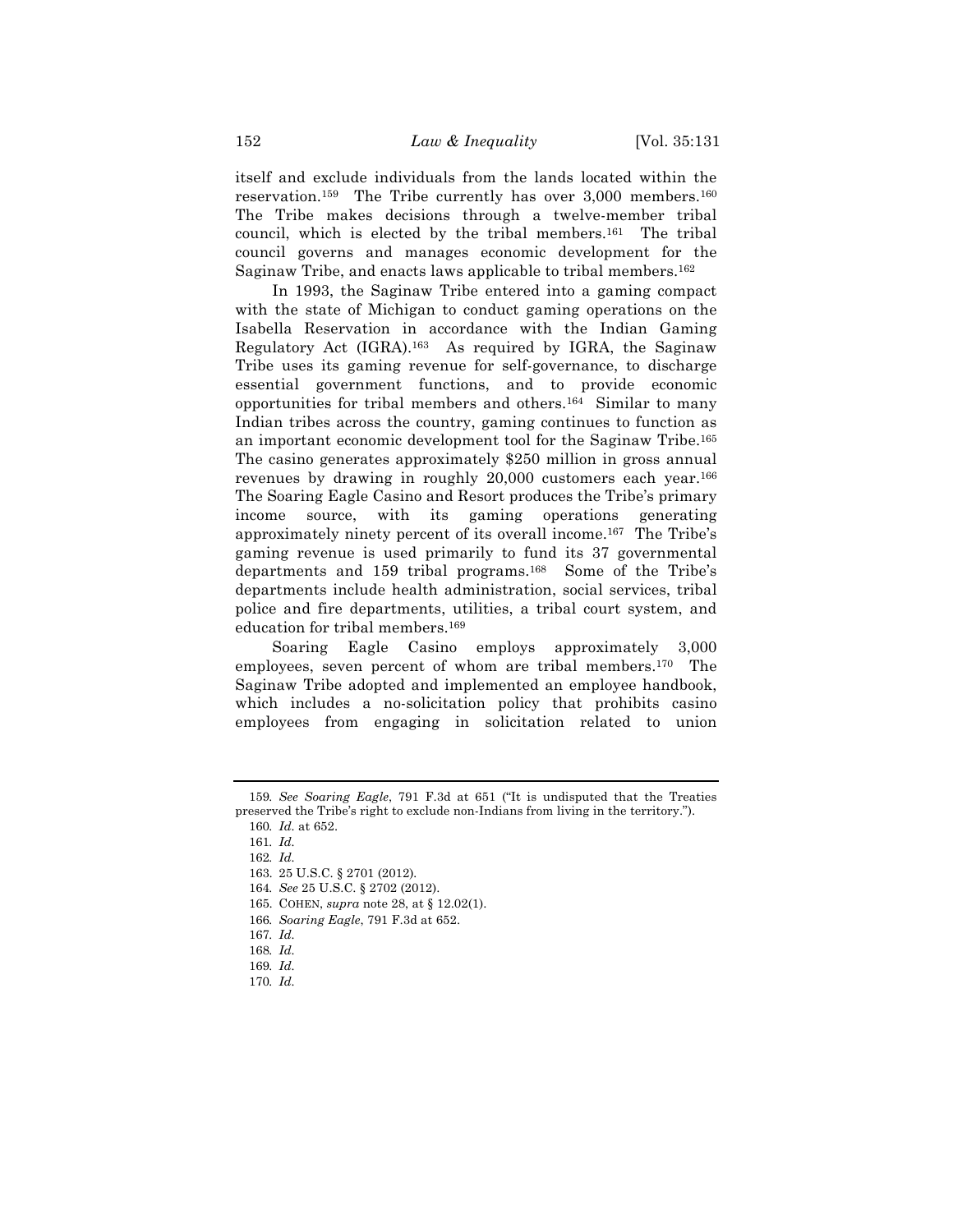activities.171 The dispute in *Soaring Eagle* arose when the International Union, United Automobile, Aerospace, and Agricultural Implement Workers of America (Union) filed a complaint against the Tribe with the NLRB.172 The complaint was filed on behalf of a non-tribal member employee of the Soaring Eagle Resort and Casino.173 The complaint alleged that the Tribe violated  $\S$  8(a)(1) of the NLRA because of its a no-solicitation policy and banning of employee discussion of union activities at the casino.174 The Tribe moved to dismiss the complaint for lack of jurisdiction contending that the NLRA did not apply to the Tribe's activities as a sovereign.175 Additionally, the Tribe argued that the Board could not assert jurisdiction over the Soaring Eagle Casino located on the Isabella Reservation.176

On March 26, 2012, in an administrative adjudication, the NLRB held that the NLRA applied to the Tribe's gaming operations and, as a result, it concluded that it had jurisdiction to review the merits of the complaint.177

# **IV. Analysis of** *Soaring Eagle Casino and Resort v. National Labor Relations Board*

# *a. The Sixth Circuit's Reliance on* Little River *to Find that the NLRB Has Jurisdiction on Indian Reservation Land*

In *Soaring Eagle*, the Sixth Circuit affirmed the NLRB's order prohibiting the Saginaw Chippewa Indian Tribe from applying its own tribally-enacted no-solicitation policy against employees at the Soaring Eagle Casino and Resort.178 The Sixth Circuit indicated that it was bound by its earlier decision in *Little River* even though it did not agree with the majority's adoption of the *Tuscarora*-*Coeur d'Alene* framework or its analysis of tribal sovereignty.179

In *Little River*, the majority affirmed the NLRB's decision that the NLRA could apply to the casino resort operated by the

<sup>171</sup>*. Id.* 172*. Id.* at 653.

<sup>173</sup>*. Id.*

<sup>174</sup>*. Id.*

<sup>175</sup>*. Id.*

<sup>176</sup>*. Id.*

<sup>177</sup>*. Id.* at 654.

<sup>178</sup>*. Id*. at 675 ("We enter judgment enforcing the Board's order and deny the Tribe's petition for review.").

<sup>179</sup>*. Id.*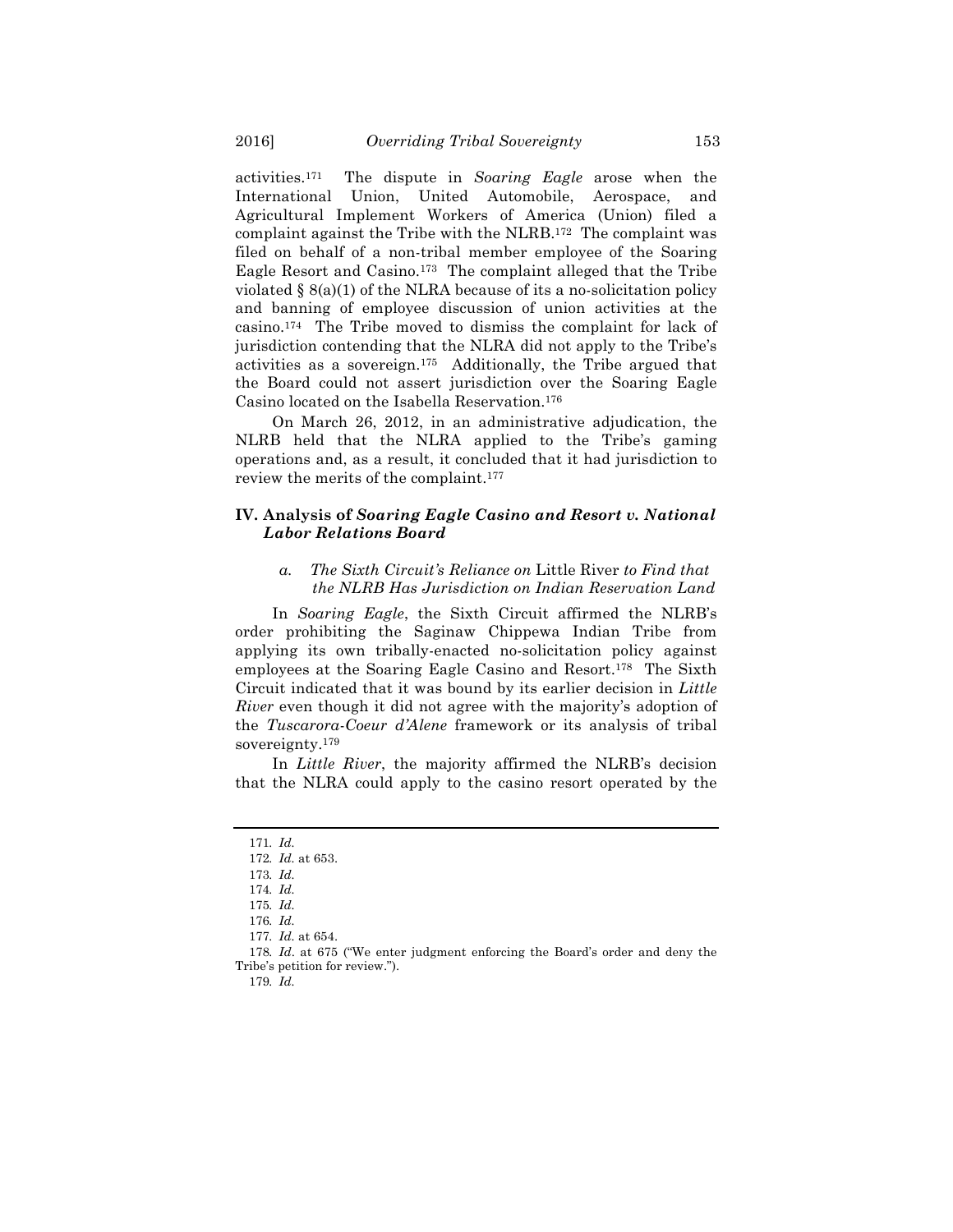Little River Band of Ottawa Indians within its reservation on trust land.180 The majority opinion adopted the *Tuscarora*-*Coeur d'Alene* framework applied by the Ninth Circuit for interpreting generally applicable federal statutes to Indian tribes because it "accommodates principles of federal and tribal sovereignty."181 The Sixth Circuit rejected the Tribe's argument that the NLRA could not be applied to Indian tribes "without a clear expression from Congress."182 The court reasoned that, because many of the casino employees are not tribal members,183 a clear statement of congressional intent to apply the NLRA to Indian tribes is not required in all circumstances.184 Instead, the Sixth Circuit applied the *Tuscarora*-*Coeur d'Alene* framework to presume the NLRA applies to Indian tribes and analyze whether any of the three exceptions in the test were implicated.185

The *Little River* court found that applying the NLRA to the Tribe did not implicate its inherent right of self-governance.186 First, the Sixth Circuit determined that the application of the NLRA to the Tribe did not undermine its ability to generate revenue through the casino's operation and fund its government.187 The court reasoned that the Tribe's right to operate commercial enterprises without restrictions imposed by the federal government is not a feature of self-government, and the Tribe is not protected from statutes that "may incidentally affect the revenue streams of tribal commercial operations that fund tribal government."188 Second, the Sixth Circuit found that applying the NLRA to the Tribe did not undermine the Tribe's right to enact its own regulations because the Tribe's regulation encompasses the activities of both members and nonmember employees of the casino.189 Accordingly, the court determined that the NLRA applies to the Little River Tribe because Indian tribes fit within the NLRA's definition of "employer."190

<sup>180.</sup> NLRB v. Little River Band of Ottawa Indians Tribal Gov't, 788 F.3d 537, 539–40 (6th Cir. 2015).

<sup>181</sup>*. Id.* at 551.

<sup>182</sup>*. Id*. at 548.

<sup>183.</sup> It was estimated that out of the casino's 905 employees, 107 were enrolled members of the Little River Band, 27 were members of other Indian tribes, and 771 did not have membership with any tribe. *Id.* at 540.

<sup>184</sup>*. Id.* at 550.

<sup>185</sup>*. Id.* at 551.

<sup>186</sup>*. Id.*

<sup>187</sup>*. Id.*

<sup>188</sup>*. Id.* at 553.

<sup>189</sup>*. Id.*

<sup>190</sup>*. Id.* at 555 ("[I]f Congress intended to include Indian tribes within its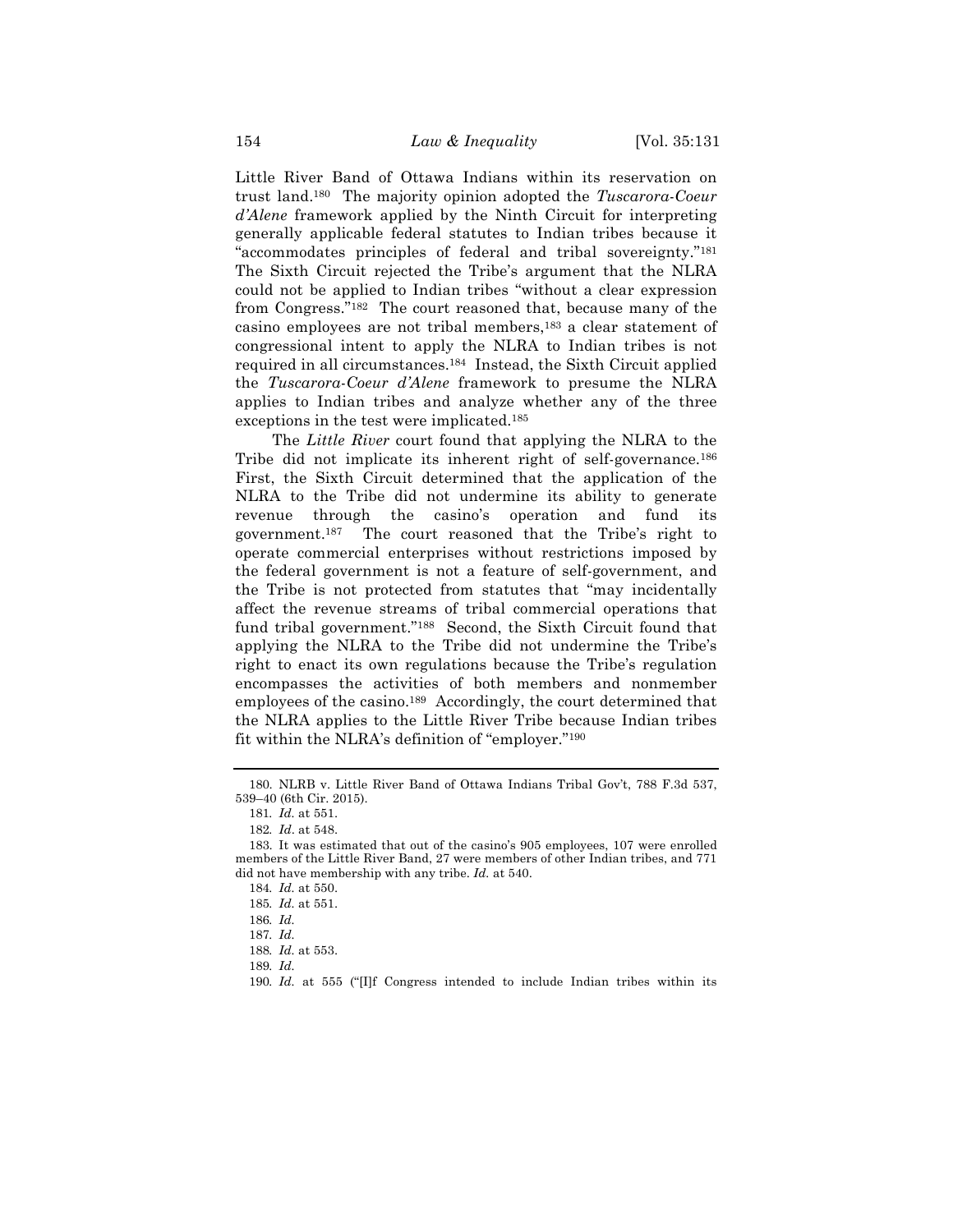In his *Little River* dissent, Judge McKeague criticized the majority's reasoning:

The sheer length of the majority's opinion, to resolve the single jurisdictional issue before us, betrays its error. Under governing law, the question presented is really quite simple. Not content with the simple answer, the majority strives mightily to justify a different approach. In the process, we contribute to a judicial remaking of the law that is authorized neither by Congress nor the Supreme Court. Because the majority's decision impinges on tribal sovereignty, encroaches on Congress's plenary and exclusive authority over Indian affairs, conflicts with Supreme Court precedent, and unwisely creates a circuit split, I respectfully dissent.191

Echoing the dissent in *Little River*, the *Soaring Eagle* court determined that the legal framework applied by the *Little River*  panel wrongfully shifts the analysis away from a broad respect for tribal sovereignty and the application of the clear statement rule as a requirement to abrogate that sovereignty.192 Despite the disagreement, the *Soaring Eagle* panel was bound by its holding in *Little River* and reached the same conclusion in the matter involving the Saginaw Chippewa Indian Tribe.193 The court rejected the *Little River* panel's reasoning in adopting the *Coeurd'Alene* framework, proposing that it would have mandated the opposite outcome.194

The *Soaring Eagle* court then adopted its own approach in determining whether the NLRA applies by considering whether applying the Act "impinges on the Tribe's control over its own members and its own activities."195 The court determined that an employee working for a tribally-owned and operated casino presents a consensual commercial relationship.196 Therefore, the court concluded that nonmember casino employees should be subject to the Saginaw Tribe's no-solicitation policy.197 In conclusion, the majority reasoned that, if not for its ruling in *Little River*, "we would conclude that, keeping in mind 'a proper respect both for tribal sovereignty itself and for the plenary authority of

explicit list of exceptions to 'employer,' it would have done so.").

<sup>191</sup>*. Id.* at 556.

<sup>192.</sup> Soaring Eagle Casino and Resort v. NLRB, 791 F.3d 648, 674 (6th Cir. 2015).

<sup>193</sup>*. Id.* at 675.

<sup>194</sup>*. Id.*

<sup>195</sup>*. Id.* at 667.

<sup>196</sup>*. Id.*

<sup>197</sup>*. Id.*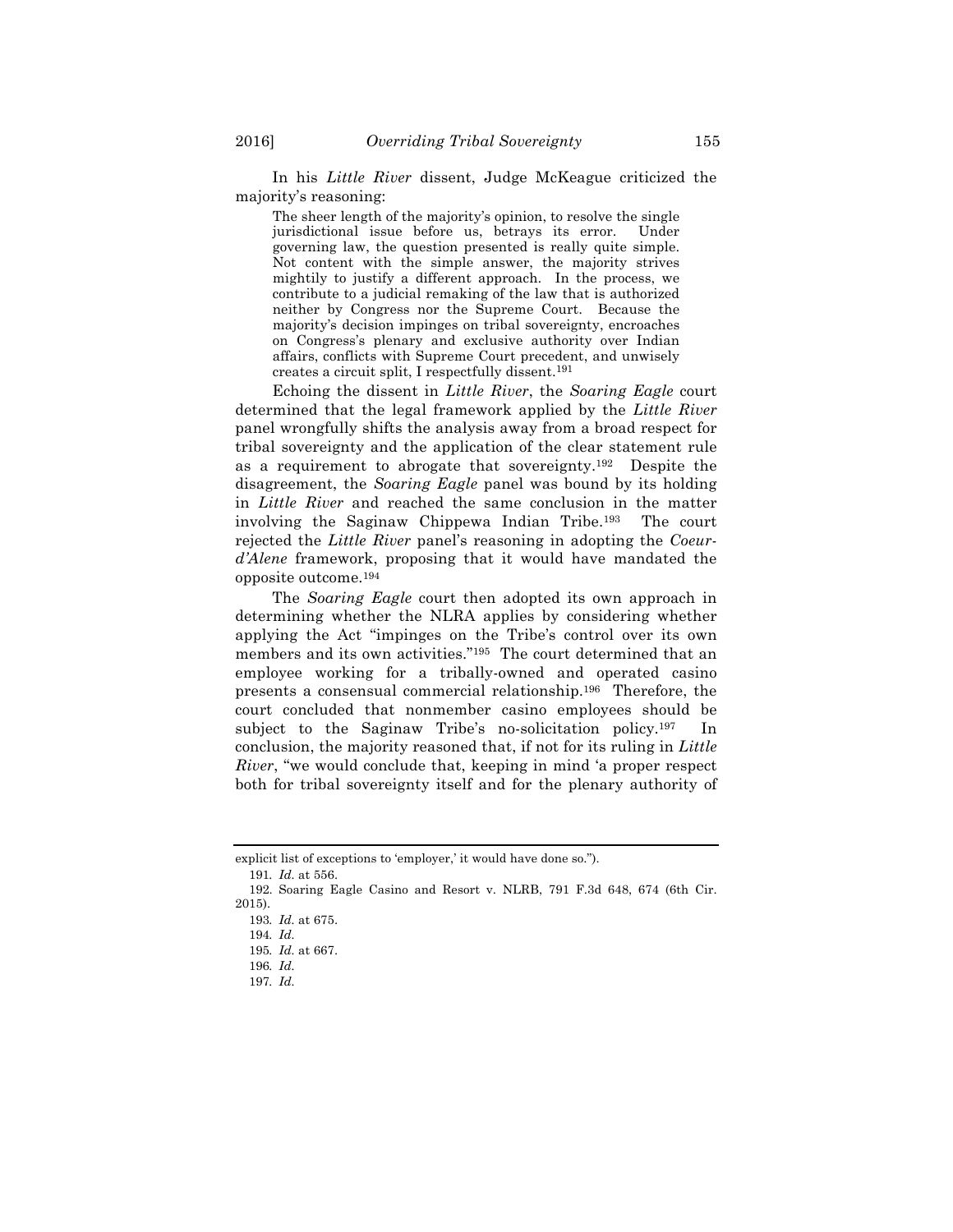Congress in this area,'.... [the NLRA] should not apply to the Casino and should not render its no-solicitation policy void."198

# *b. The NLRB's Arguments to Support Jurisdiction Over Indian Tribes Are Unfounded*

In opposing Supreme Court review of *Soaring Eagle*, the NLRB argued that there is no clear circuit split on the issue of applying generally applicable federal statutes to Indian tribes.199 The NLRB itself recognizes that the Sixth and Tenth Circuit Courts take different analytical approaches to reach contrary conclusions regarding the applicability of the NLRA to Indian tribes.200 The NLRB, however, attempts to distinguish the Tenth Circuit's decision in *Pueblo of San Juan* on the grounds that, in its opinion, the court addressed the Tribe's authority when acting in its "sovereign" capacity, as opposed to its "proprietary" capacity.201 In *Soaring Eagle*, all three judges on the panel emphasized that the Tenth Circuit rejected the analytical approach applied by the Sixth Circuit.202 In addition, Judge McKeague stated in his *Little River* dissent that the Tenth Circuit had "considered . . . and definitively rejected" the same arguments accepted by the *Little River* majority.203

The NLRB's justification for asserting jurisdiction on casinos located on reservation land is inconsistent with Supreme Court precedent.204 The NLRB argues that the NLRA applies to Indian tribes because tribes are not expressly exempt from the definition of "employer."205 However, this argument directly conflicts with the clear statement rule, which mandates that Congress "unequivocally express" its intent to abrogate tribal sovereignty.206

<sup>198</sup>*. Id.* at 670 (quoting Santa Clara Pueblo v. Martinez, 436 U.S. 49, 60 (1978)). 199. Brief of Respondent at 13, Soaring Eagle Casino and Resort v. NLRB, 791 F.3d 648 (6th Cir. 2015) (No. 15-1034) (U.S. May 24, 2016).

<sup>200</sup>*. Id.*

<sup>201</sup>*. Id.* at 14.

<sup>202</sup>*. Soaring Eagle*, 791 F.3d at 672.

<sup>203.</sup> NLRB v. Little River Band of Ottawa Indians Tribal Gov't, 788 F.3d 536, 561 (6th Cir. 2015).

<sup>204</sup>*. See* Reply Brief of Petitioner at 4–9, Soaring Eagle Casino and Resort v. NLRB, 791 F.3d 648 (6th Cir. 2015) (No. 15-1034) (U.S. June 6, 2016) (discussing the Supreme Court's application of the clear statement rule in determining when federal statutes apply to Indian tribes).

<sup>205</sup>*. See* Brief of Respondent at 19, Soaring Eagle Casino and Resort v. NLRB, 791 F.3d 648 (6th Cir. 2015) (No. 15-1034) (U.S. May 24, 2016) (stating that the NLRB's determination that tribes are not "exempted from the definition of 'employer' is correct and, at a minimum, entitled to deference").

<sup>206.</sup> Michigan v. Bay Mills Indian Cmty., 134 S. Ct. 2024, 2031–32 (2014).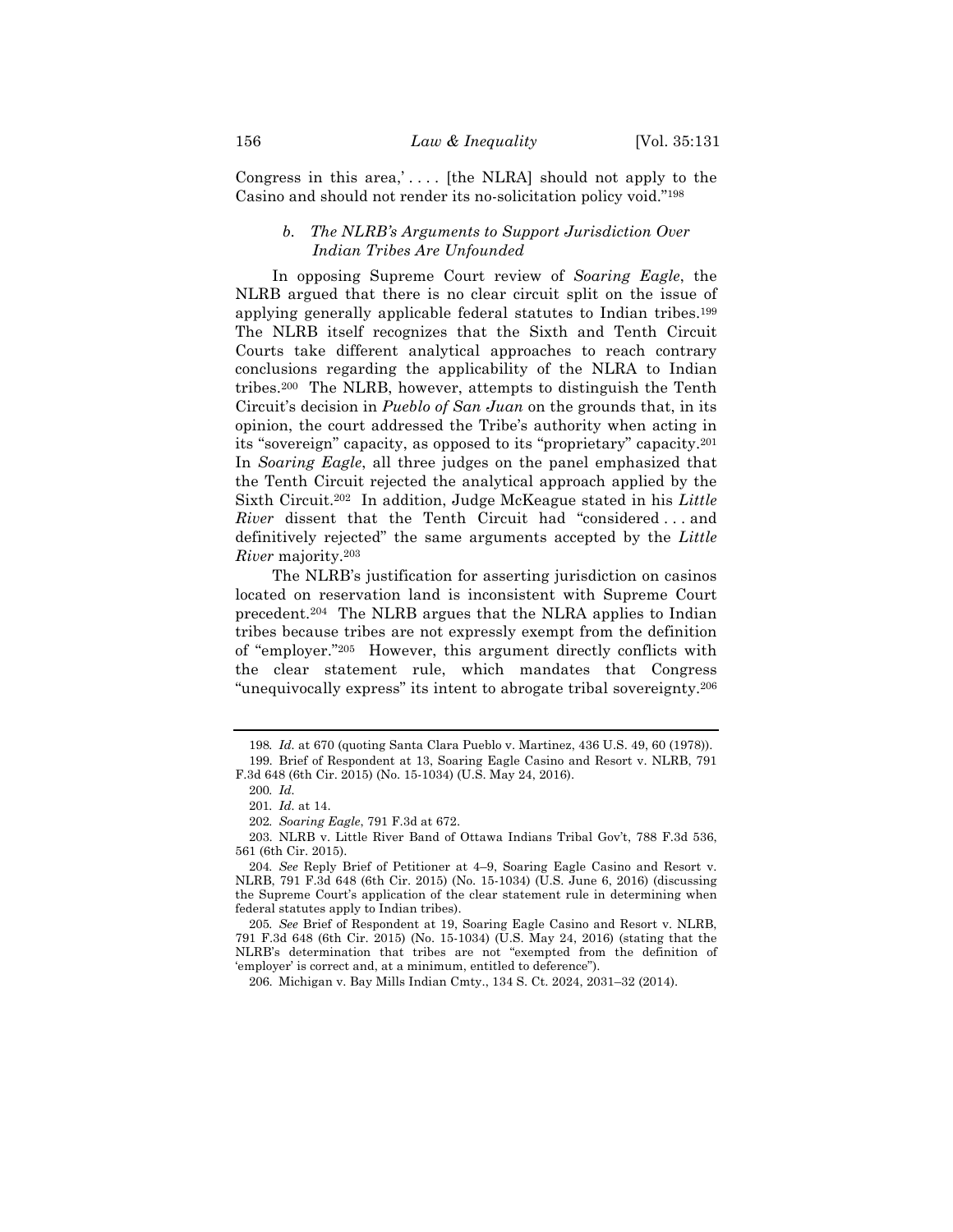Applying the NLRA to Indian tribes in this manner has the effect of singling out tribes as the only domestic sovereign subject to the provisions of the NLRA.207 The correct inference from congressional silence in the text and legislative history of the NLRA in regards to Indian tribes is the presumption that Congress never intended to abrogate tribal sovereignty.208

The NLRB also argued that the question of whether the NLRA applies to Indian tribes should be left to Congress to resolve. On November 17, 2015, the United States House of Representatives passed the Tribal Labor Sovereignty Act of 2015, which would expand the list of entities exempt from the NLRA's definition of "employer" to include Indian tribes.209 A legislative fix by Congress to resolve the issues regarding the applicability of the NLRB outlined in the *Little River* and *Soaring Eagle* decisions now represents a favorable option for Indian tribes to pursue.210

### **Conclusion**

The *Soaring Eagle* decision approves of applying the NLRA to Indian tribes in a way that has not been accepted by the Supreme Court or justified by Congress's plenary power of Indian tribes.211 The *Soaring Eagle* court acknowledged the current circuit split on the issue of whether generally applicable statutes should apply to Indian tribes.212 Following the Supreme Court's decision to decline review of *Little River* and *Soaring Eagle*, the question of whether the NLRA permits the NLRB to assert its jurisdiction on casinos owned and operated by Indian tribes located on reservation land remains unresolved.

The approach taken by the Sixth Circuit in *Soaring Eagle* ignores the importance of tribal sovereignty and tribes' unique

*Id.* at 673.

<sup>207</sup>*. See* Reply Brief of Petitioner at 5, Soaring Eagle Casino and Resort v. NLRB, 791 F.3d 648 (6th Cir. 2015) (No. 15-1034) (U.S. June 6, 2016).

<sup>208</sup>*. Id.*

<sup>209.</sup> 161 CONG. REC. H8245, H8272 (daily ed. Nov. 17, 2015).

<sup>210</sup>*. See* McClatchey, *supra* note 26, at 183.

<sup>211</sup>*. See* Soaring Eagle Casino and Resort v. NLRB, 791 F.3d 648, 675 (6th Cir. 2015) (stating that the court's decision does not "properly address[] inherent tribal sovereignty under governing Supreme Court precedent . . .").

<sup>212.</sup> The court stated:

In sum, the Second, Seventh, Ninth, Eleventh, and now the Sixth, Circuits, apply the *Coeur d'Alene* framework to determine whether statutes of general applicability apply to Indian tribes, the Eighth and Tenth Circuits reject it, and the D.C. Circuit applies a fact-intensive analysis of the tribal activity at issue and a policy inquiry comparing the federal interest in the regulatory scheme at issue with the federal interest in protecting tribal sovereignty.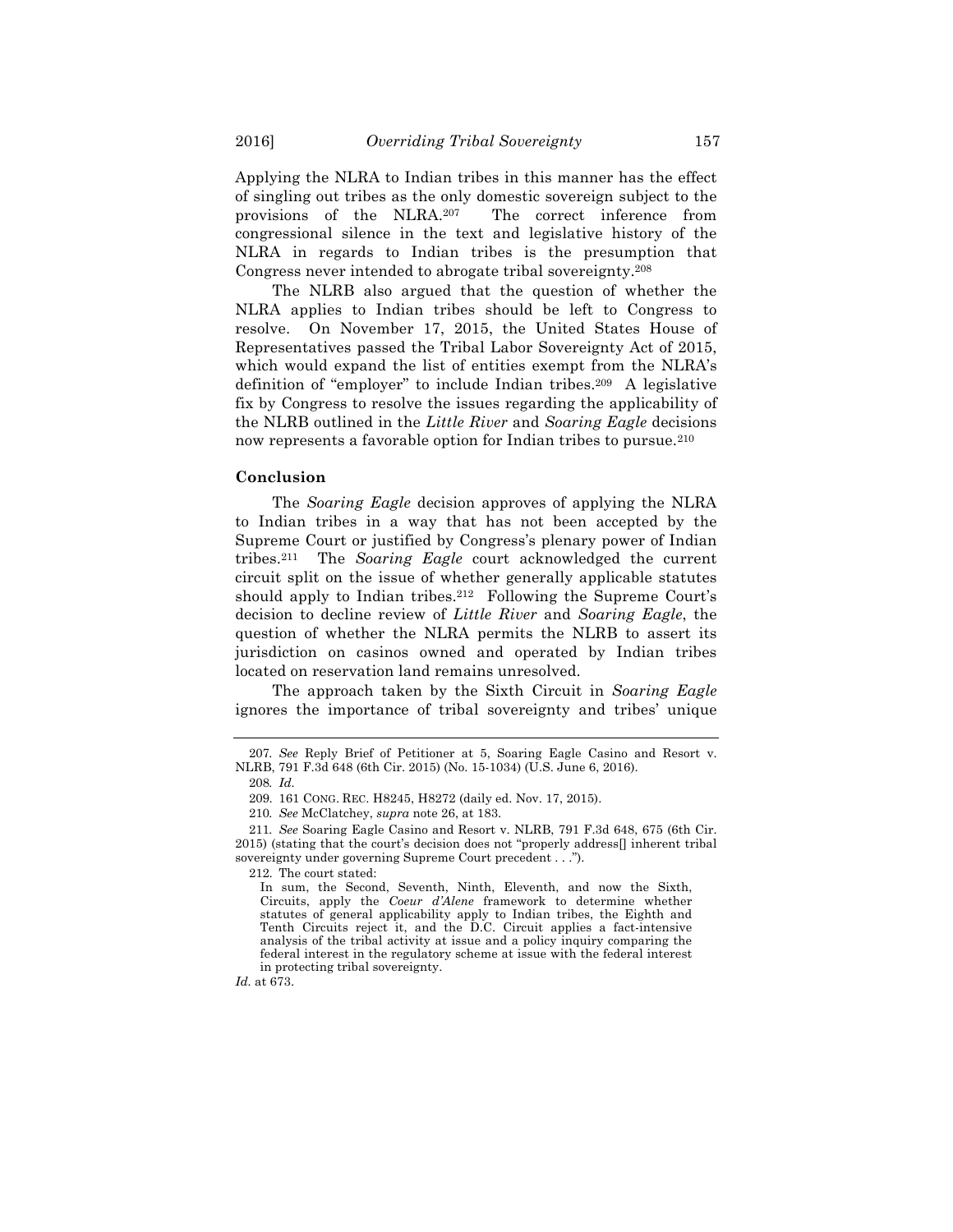historical status within the United States. The decision undermines tribes' retained rights to regulate matters involving self-government.213 It intrudes on tribal rights "to undertake and regulate economic activity within the reservation"214 and on the longstanding right of tribes to make and enforce their own laws within their own reservation.<sup>215</sup> By permitting the NLRB to assert jurisdiction on reservation land, the rights of Indian tribes to regulate their own labor affairs cannot be accomplished.216 Furthermore, the Sixth Circuit's ruling also infringes on tribes' rights to place restrictions on nonmembers from entering reservation land.217

In addition, the *Soaring Eagle* decision encroaches on Congress's exclusive and plenary power over Indian affairs.218 The longstanding rule is that tribes retain their inherent sovereign powers until Congress expresses a clear and unequivocal intent to relinquish tribal rights.219 The Supreme Court has consistently refrained from finding that tribal rights have been abrogated without a clear finding of congressional intent. The Supreme Court's clear statement rule operates to avoid permitting courts to make interpretative questions that would be more appropriately addressed through the legislative process.220 Construing generally applicable federal statutes to apply to Indian tribes in the absence of congressional intent, has the effect of "strip[ping] Indian tribes of their retained inherent authority to govern their own territory."221

Eventually, the Supreme Court may take the opportunity to address the issue presented to the Sixth Circuit in *Soaring Eagle*. For now, the enactment of the Tribal Labor Sovereignty Act of 2015, which would exclude Indian tribes from the NLRA's definition of "employer" would be a resolution to the issue presented to the Sixth Circuit in *Soaring Eagle*. The unique and historical nature of Indian tribes demands that tribal sovereignty be preserved in the context of applying federal statutes to tribes.

<sup>213.</sup> Santa Clara Pueblo v. Martinez, 436 U.S. 49, 55 (1978) (quoting Worcester v. Georgia, 31 U.S. (6 Pet.) 515, 559 (1832)).

<sup>214.</sup> New Mexico v. Mescalero Apache Tribe, 462 U.S. 324, 335 (1983).

<sup>215.</sup> Williams v. Lee, 358 U.S. 217, 220 (1959).

<sup>216</sup>*. See* Intermill, *supra* note 3, at 67.

<sup>217</sup>*. See* Soaring Eagle Casino and Resort v. NLRB, 791 F.3d 648, 677 (6th Cir. 2015) (White, J., concurring in part and dissenting in part).

<sup>218</sup>*. See* Smith, *supra* note 20, at 506.

<sup>219.</sup> United States v. Dion, 476 U.S. 734, 738 (1986).

<sup>220.</sup> Limas, *supra* note 26, at 706–07.

<sup>221.</sup> NLRB v. Pueblo of San Juan, 276 F.3d 1186, 1196 (10th Cir. 2002).